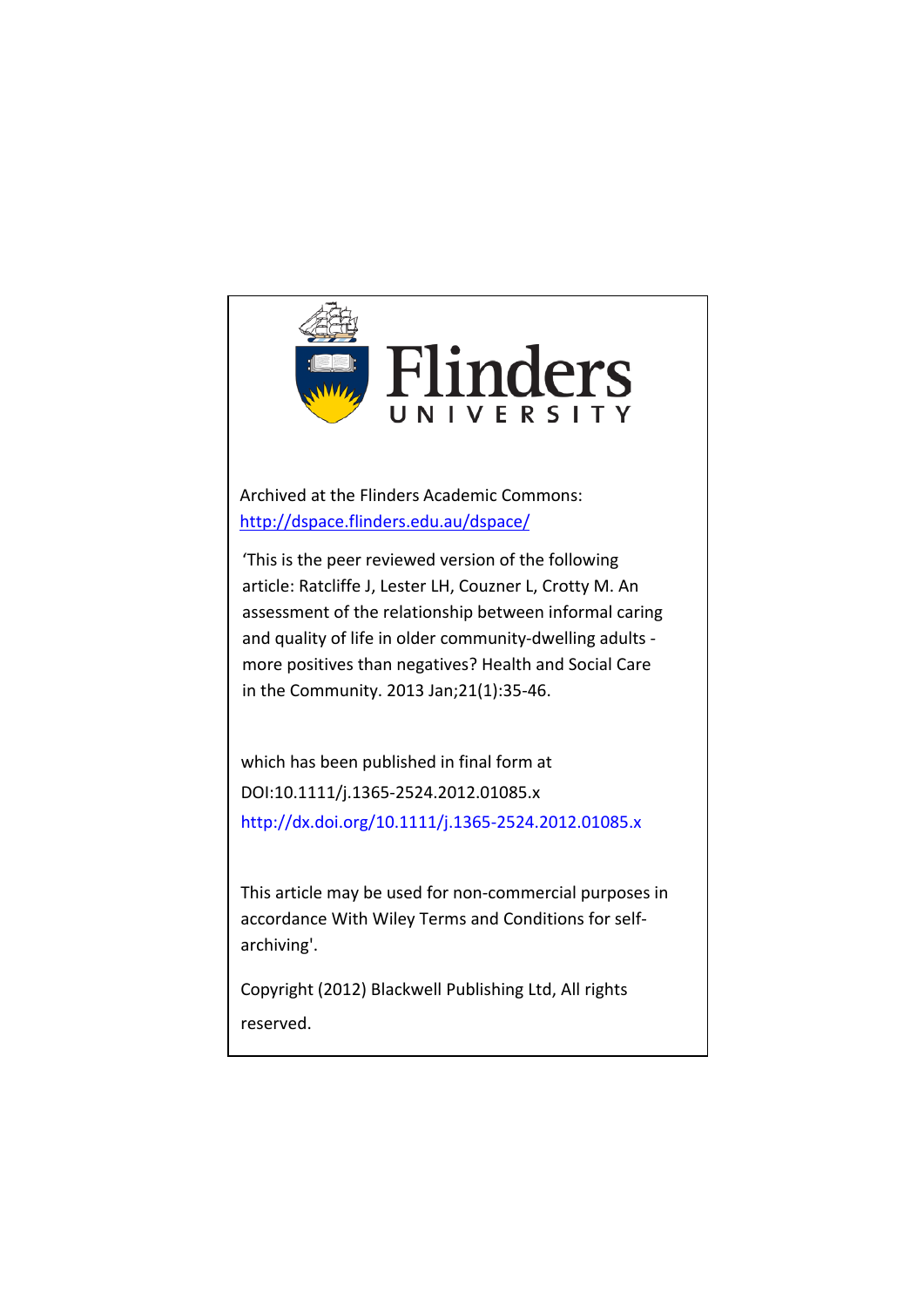**An assessment of the relationship between informal caring and quality of life in older community-dwelling adults - more positives than negatives?** 

#### **Ratcliffe J1, Lester LH, Couzner L, Crotty M.**

## **ABSTRACT**

The main objective of the study was to apply the recently developed Index of Capability (ICECAP-O) instrument to measure and value the quality of life of a representative sample of the older South Australian population (aged  $\geq$  65 years) according to carer status. A Health Omnibus survey including the ICECAP-O instrument, carer status (informal carer vs non-carer) and several socio-demographic questions was administered in 2009 as a face to face interview to 789 individuals aged 65 year or older in their own homes. A total of 671 individuals (85%) characterised themselves as a non-carer and 115 individuals (15%) characterised themselves as an informal carer.

In general, carers exhibited relatively high quality of life as measured by the ICECAP-O, with carers having comparable mean ICECAP-O scores to non-carers in the general population (carers: mean (sd) 0.848 (0.123), non-carers: mean (sd) 0.838 (0.147)). The results of the multivariate regression model for the total sample indicated statistically significant variations in overall ICECAP-O scores according to age (with younger participants tending to have slightly higher scores on average), country of birth (with those participants who were born in Australia having higher scores on average than those who were born elsewhere) and household income (with participants with higher income levels having higher scores on average). The results of the multivariate regression model differentiated by carer status also indicated some important differences. Specifically, average ICECAP-O scores were noticeably lower for carers who are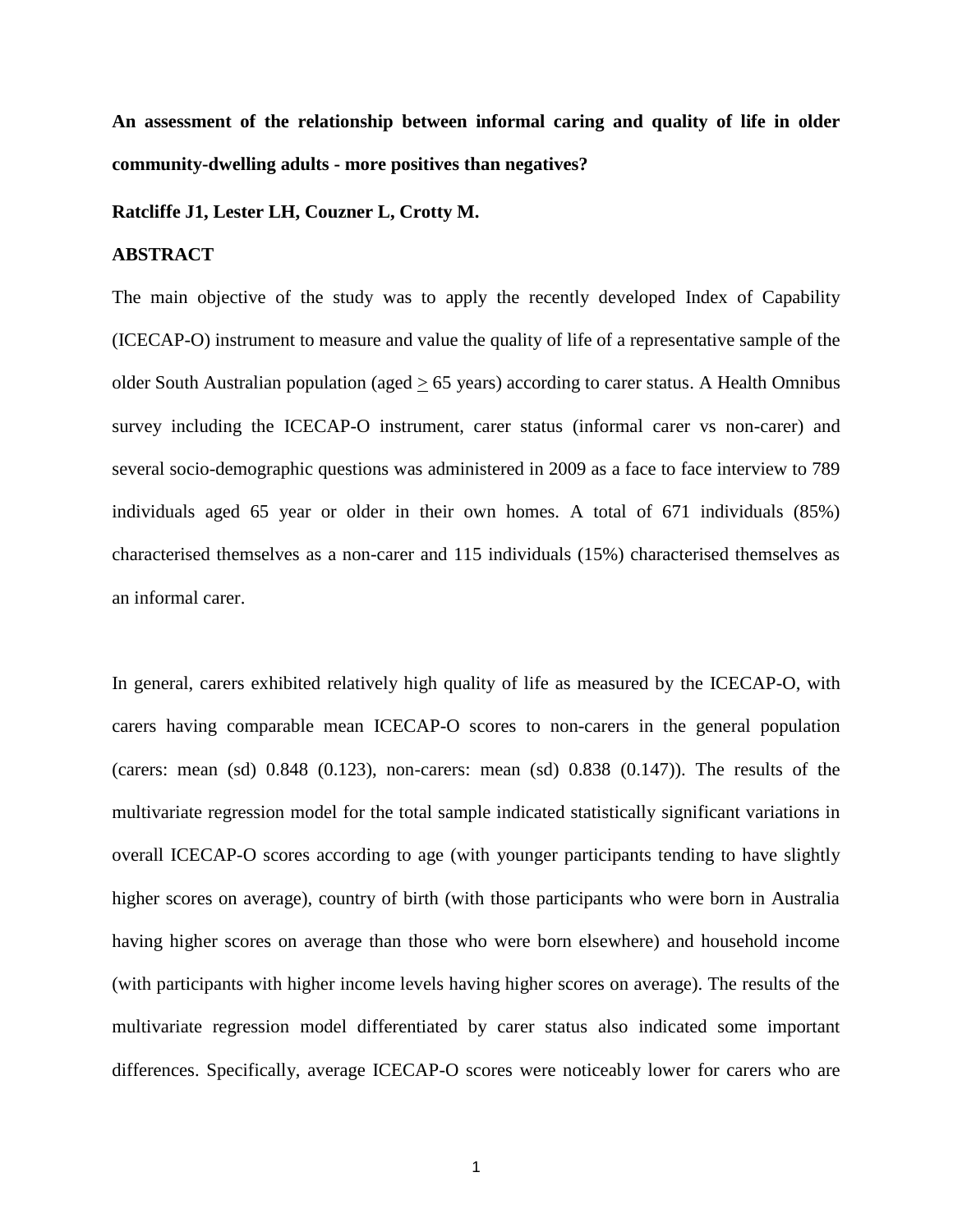separated or divorced and for carers who lived alone and these differences were statistically significant.

The study findings provide support for the existence of process utility in informal care-giving. The provision of informal care may be associated with a positive impact upon quality of life for many care-givers which may mediate the negative aspects arising from the burden associated with informal care giving.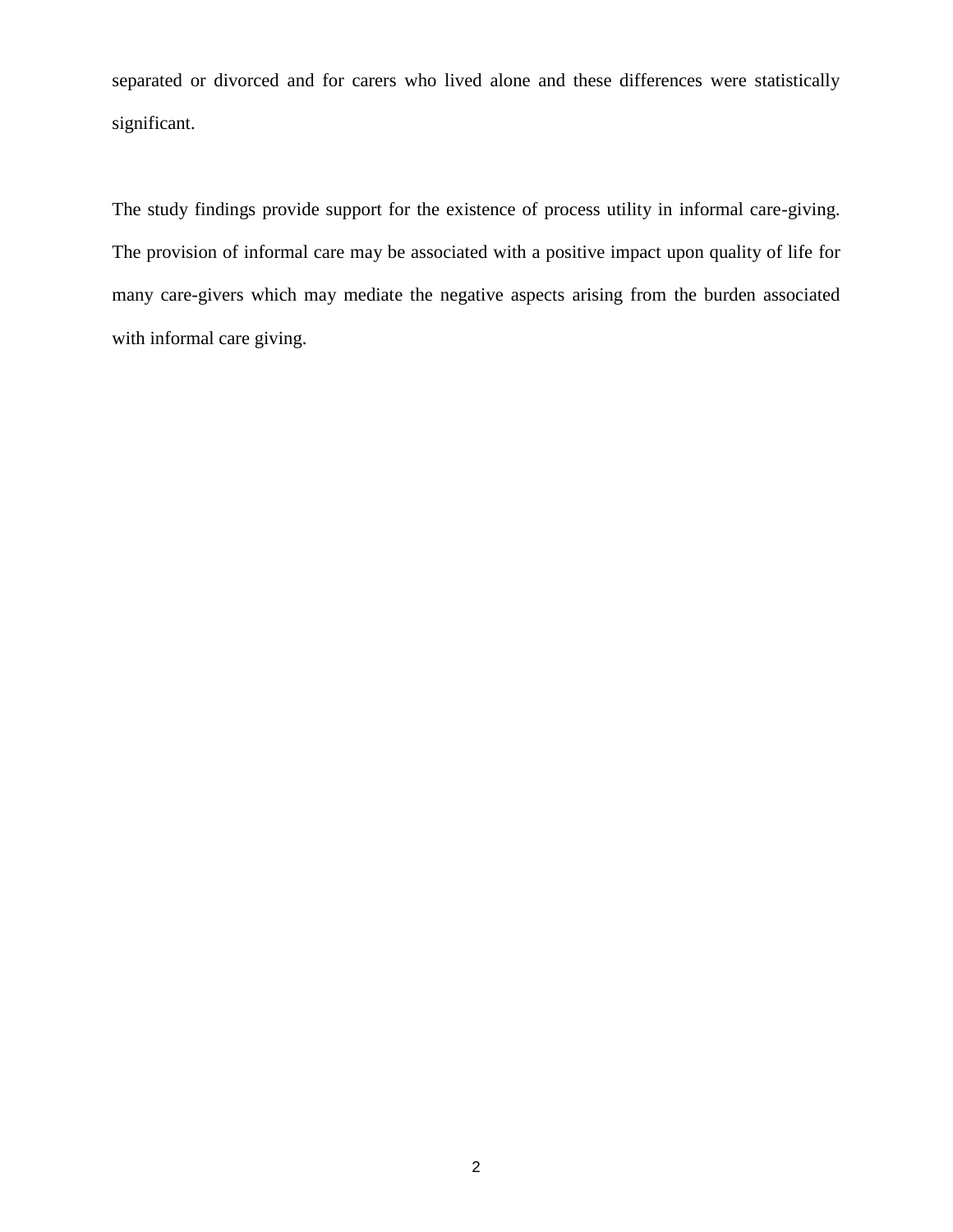## **INTRODUCTION**

The number of Australians providing informal care to another person due to disability or ageing has risen markedly in recent years from 2.3 million in 1998 to 2.6 million in 2009 (Australian Bureau of Statistics 1999; Australian Bureau of Statistics 2009). In contrast to formal care provision, an informal carer includes any person, such as a family member, friend or neighbour who is giving regular, ongoing assistance to another person *without payment* for the care given (Australian Institute of Health and Welfare 1998, Australian Bureau of Statistics 2009). The future demand for informal care is predicted to increase significantly in Australia and in many other countries during the coming decades due to several factors. These include an ageing population, with a consequent increase in age-related health conditions and disability, and government policy which seeks to promote ageing in place by allowing older people to remain, and be cared for, in their own homes within the community for as long as possible (Commonwealth Department of Health and Ageing 2007).

The provision of informal care enables people experiencing disability, chronic illness or ageingrelated health conditions to continue to live in the community, thereby reducing the pressure that would otherwise be placed on health, disability and aged care systems (Productivity Commission, 2008). In 2005 alone informal carers in Australia provided approximately 1.2 billion hours of care assistance. If this informal care were replaced by paid formal care it has been estimated that the societal cost would be around \$30.5 billion (Access Economics, 2005). The needs of informal carers have therefore become a key social policy issue in Australia with the Australian government recently announcing the provision of a National Carers Strategy (Commonwealth Government of Australia, 2010). This strategy formally acknowledges the vital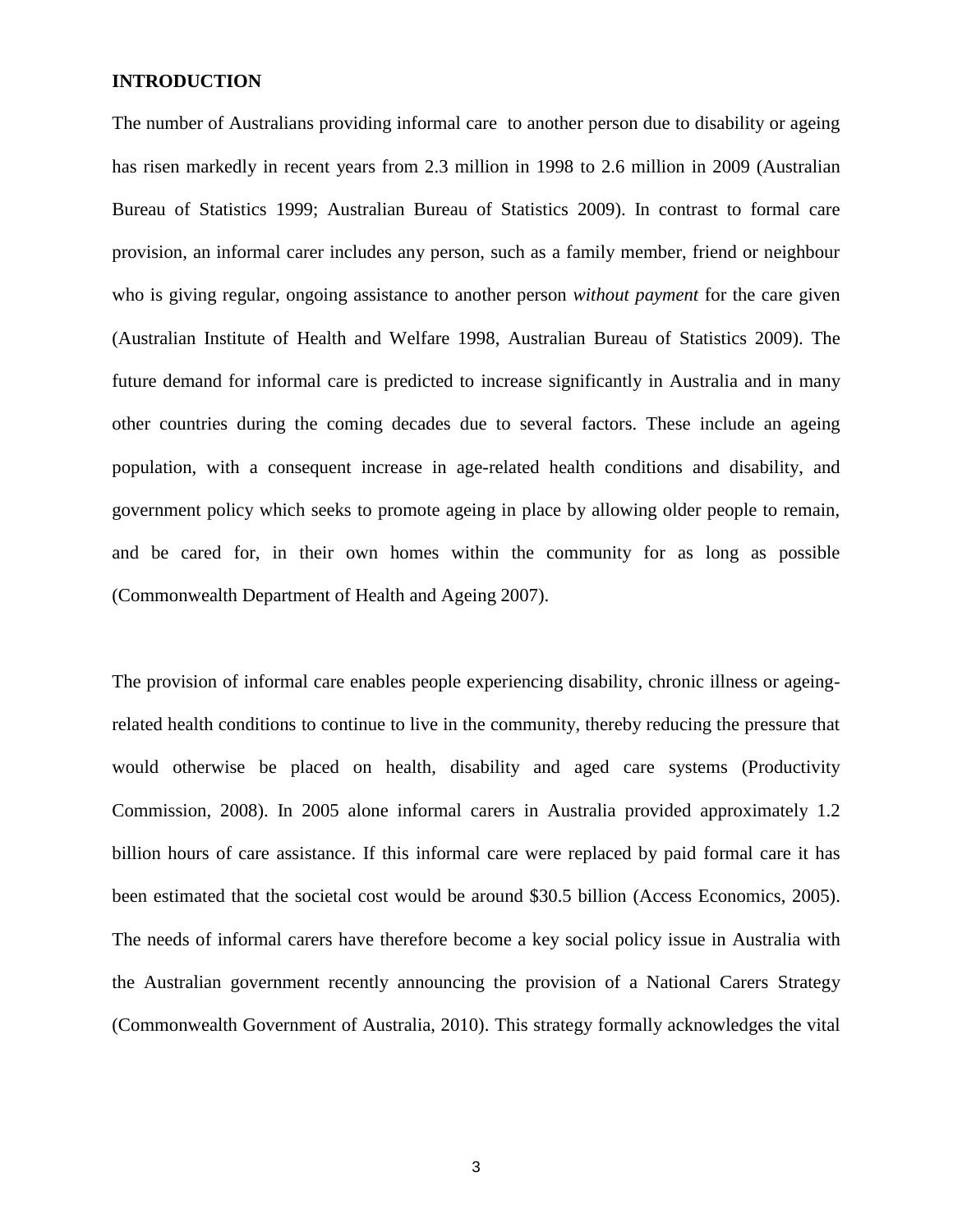role that carers play in society and will provide a national framework for the development and implementation of policies, programs and services for carers over the next 10 years.

Previous studies have found that the vast majority of informal carers are the spouses of individuals with cognitive and/or physical impairments, typically women aged 65 or older (aged > 65 years) (Lee 2001, Lee & Porteous, 2002, Tooth *et al.* 2008). The burden associated with older informal carers in Australia and internationally has been well documented and has been linked to many factors related to both care recipients and carers. A study of the experiences of family care-giving amongst older Australian women utilised both quantitative and qualitative methods to examine the effects of family care-giving upon physical and emotional wellbeing, finances and leisure among a cohort of Australian women aged 70 to 75 years (Lee 2001). A total of 11,939 women from the general population were included of whom 1235 (10%) identified themselves as carers for frail, ill or disabled family members. It was found that carers were significantly more likely to have lower levels of emotional wellbeing and to feel stressed, rushed and pressured. The qualitative analysis also highlighted the concept of the 'ethics of care', whereby older women report feeling obliged to provide family care despite the negative effects on their wellbeing.

A nested cross-sectional study of 276 older women (aged 78-83 years) enrolled in the Australian Longitudinal Study on Women's Health, who indicated they were providing care for someone living with them, found that 60% were looking after people (mainly husbands) with cognitive and physical impairments (Lee & Porteous 2002). Carers of people exhibiting both types of impairments reported higher scores for objective burden (as measured by two validated measures of the burden of caregiving: the Caregiver Strain Index (CSI) and the Caregiver Burden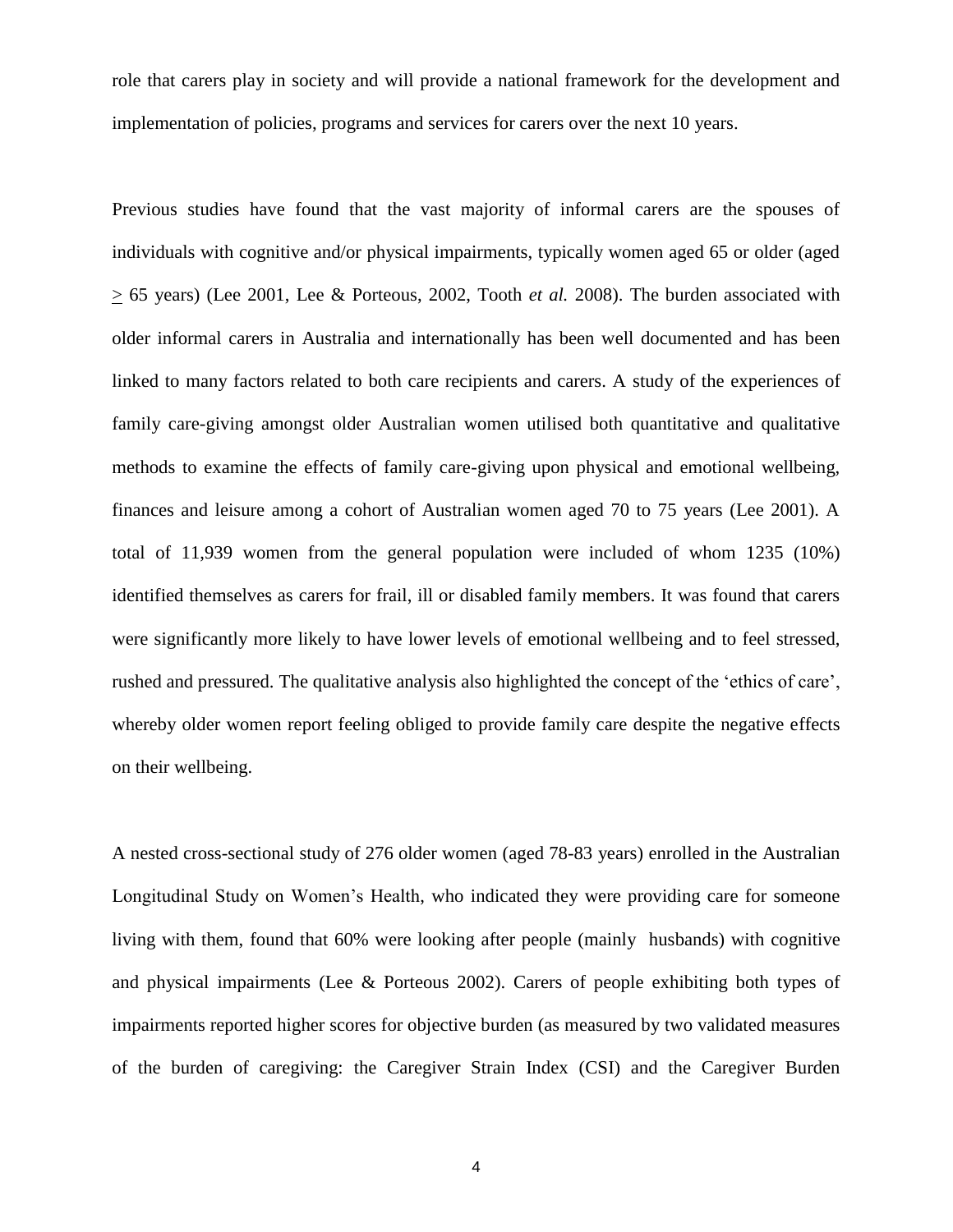Inventory (CBI)), relative to those caring for people with either type of impairment alone. In contrast, scores for how caregiving limited their own lives was highest for women caring for people exhibiting cognitive impairments. The authors conclude that the majority of older women caring for someone else were likely to suffer multifaceted burdens of caring and support for older women who are carers needs to be informed by the type of impairment exhibited by the person they are caring for. Whilst instrumental support from social services, e.g. meals on wheels and personal home care, may relieve some of the burden, carers of people with both cognitive and physical impairments are more likely to require more extensive support such as respite carer or easier access to residential care, to relieve the burden of caring.

Some of the most widely applied outcome measures for carers, including the CSI and CBI have been developed to focus exclusively upon the negative aspects of caring, principally the burden or stressors associated with informal care giving. The CSI comprises 13 items referring to the stressors of caring, each completed with a 'yes/no' response, with the 'yes' responses summed to give an overall score of carer strain (Robinson 1983). The CBI is a 24-item multi-dimensional questionnaire measuring caregiver burden with 5 subscales: (a) Time Dependence; (b) Developmental; (c) Behaviour; (d) Physical Burden; (e) Social Burden; (f) Emotional Burden. Scores for each item are evaluated using a 5-point Likert scale ranging from 0 (not at all disruptive) to 4 (very disruptive). The scores on the 24-item scale are summed and a total score greater than 36 indicates a risk of "burning out" whereas scores near or slightly above 24 indicate a need to seek some form of respite care (Novak & Guest 1989).

Research accumulated since the development of the CSI and CBI has suggested that positive appraisal and reactions to caring may play an important role in mediating the stress of caring.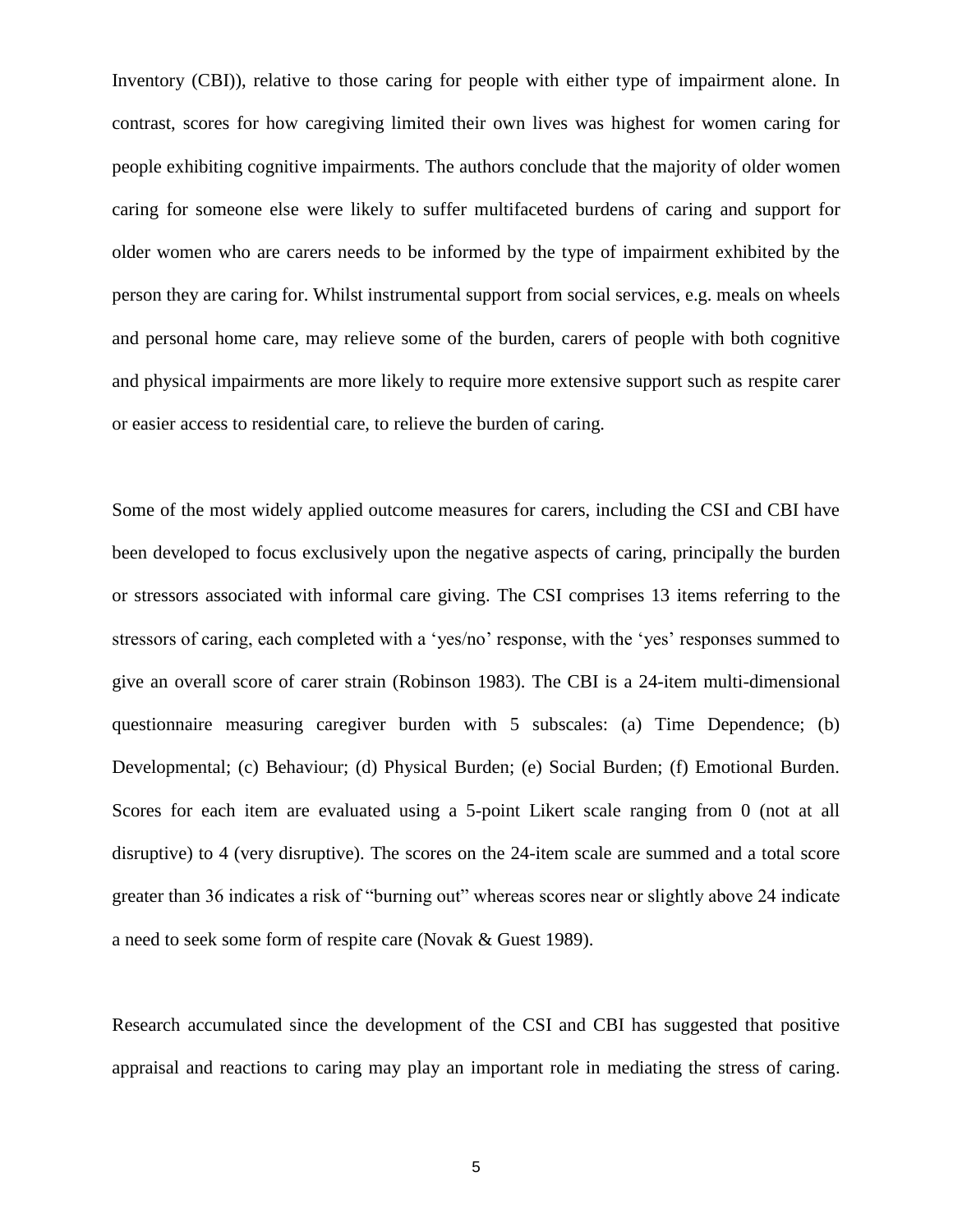Pearlin and colleagues (1990) categorised caregiver stress as a consequence of a process comprising a number of interrelated conditions, including the socioeconomic characteristics and resources of caregivers and the primary and secondary stressors to which they are exposed. Primary stressors include the hardships and problems experienced directly from caregiving. Secondary stressors include the strains experienced in roles and activities outside of caregiving. However, mediating factors including coping and social support can potentially intervene at multiple points along the stress process to alleviate both primary and secondary stressors.

Other studies have noted that care-giving is a complex process and have noted that individuals may perceive caring as rewarding and positive even with a substantial care burden. In a study of informal care in farming families in Northern Ireland, Heenan and colleagues (2005) found that there was resistance to becoming involved with formal social services and individual carers took pride in being able to look after their own family members. The authors challenge the depiction of caring as a one-sided difficult relationship, where the person being cared for is a passive recipient. A Canadian study of informal care-giving in the community noted that whilst the amount of research might suggest most caregivers are at risk of collapse, the reality is that the majority appear to cope reasonably well (Chappell *et al.* 2002). Data were drawn from a representative sample of carers for people living with dementia and non-dementia care receivers in British Columbia, Canada (n=243). Multiple regression techniques were employed to assess the relationships between a series of variables previously identified as central to the caregiving process and their effects on carers' overall well-being. It was found that primary stressors including: the cognitive status of the care recipient, levels of physical functioning and behavioural problems of the care recipient and the number of hours of caregiving during the previous week were negative influencers. Mediating factors, including the perceived level of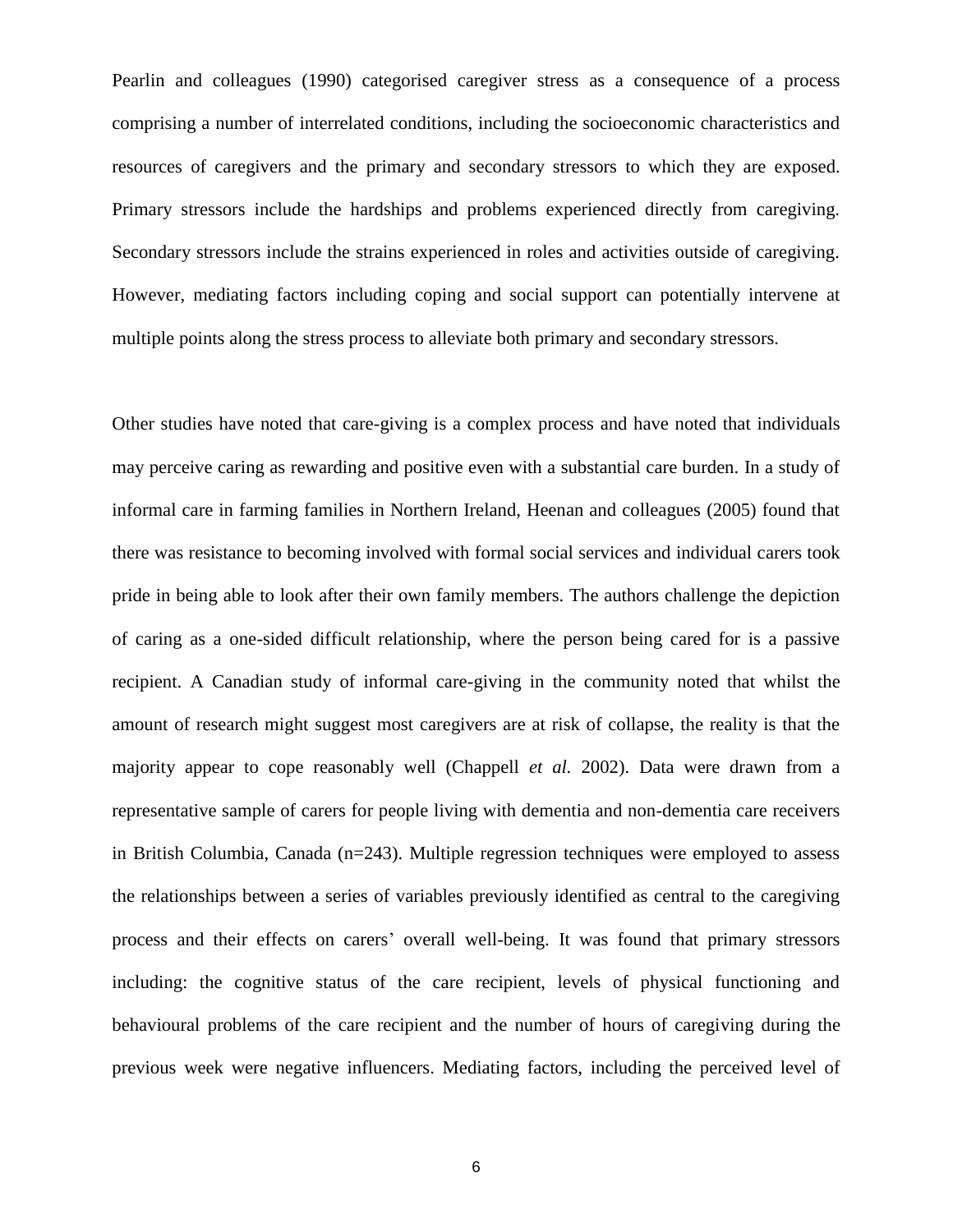social support, frequency of getting a break and hours of formal service use were found to be positive influencers.

Recently Al Janabi and colleagues (2010) have recommended that the mediators of the strain or burden of caring, including the provision of social support and satisfaction from caring, should be more formally included within carer outcome measures. To that end, Al Janabi and colleagues tested the feasibility and validity of the inclusion of five positive aspects of caring into the CSI. It was found that the inclusion of positive aspects of caring (to produce the CSI+) enabled the development of a more rounded measure of strain that was more informative as it facilitated the distinction between carers with negative aspect of care with positive aspects to mediate this, from a carer without such positive aspects. The CSI+ carer outcome measure may therefore be more sensitive in identifying those carers who require more extensive support. The authors conclude that further research is required to further test the CSI+ and to explore alternative ways of incorporating the positive aspects of caring into the carer outcome framework.

Examination of the overall quality of life of caregivers offers a potentially useful way of incorporating the positive aspects of caring alongside the negative aspects within the carer outcome framework (Chappell & Reid, 2002, Brouwer *et al.* 2005). Definitions of quality of life vary widely and at its broadest quality of life may include many life domains including spirituality, health, activity levels, social support, resources, satisfaction with personal accomplishments and life situations (Diener & Suh 1997). In practice, however, many researchers incorporate a somewhat narrower definition of quality of life e.g. health related quality of life. Indeed, several studies have indicated that the burden of caring may lead to reductions in health related quality of life though poorer mental and physical health and

7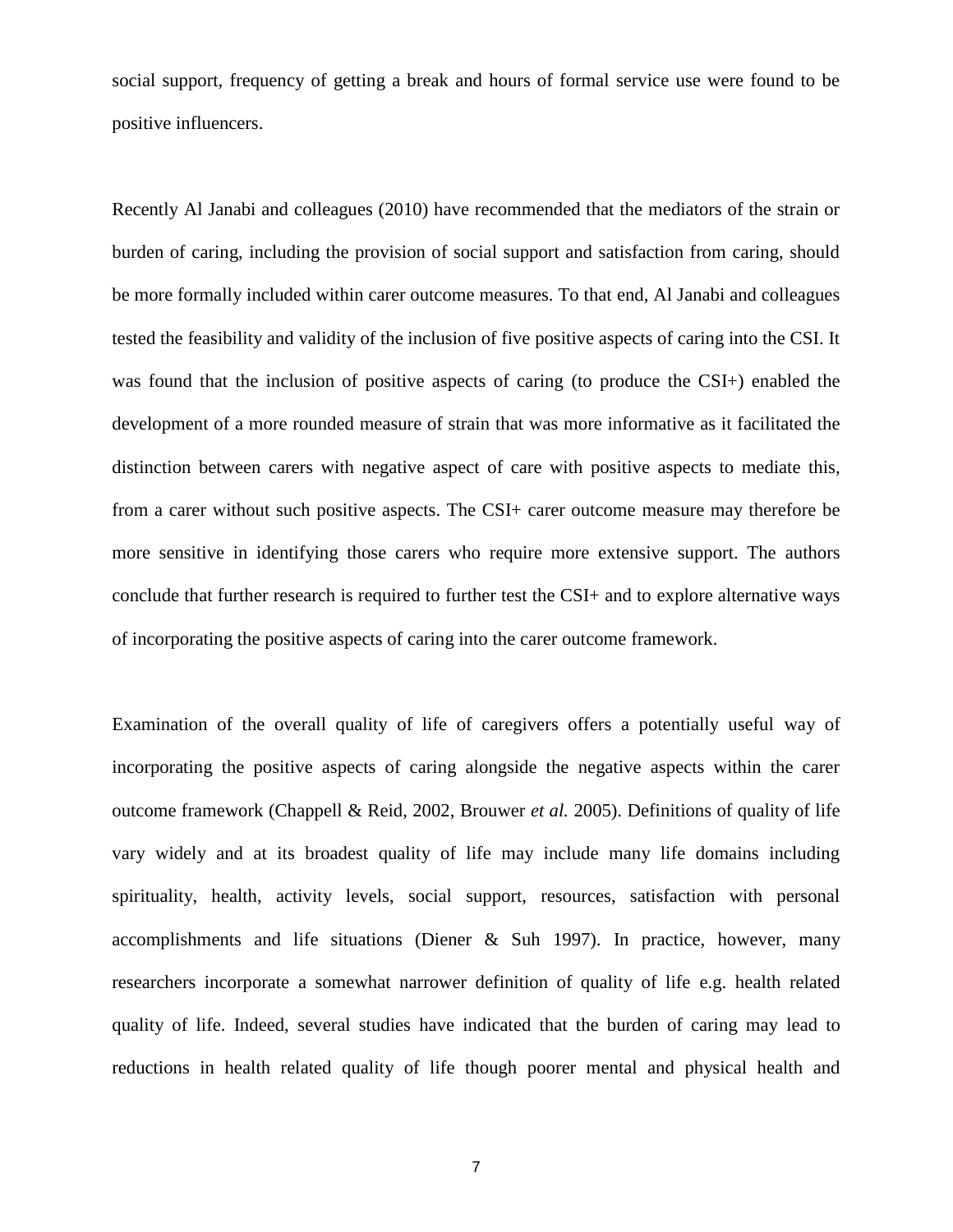increased morbidity and mortality for individuals identifying themselves as carers relative to non-carers in the general population (Cummins *et al.* 2007, Lee *et al,* 2003, Broe *et al.* 1999). Whilst acting as an informal carer may have a negative impact on health related quality of life due to poorer physical, emotional and/or psychological health, a study by Brouwer and colleagues in the Netherlands indicates that informal carers may derive 'process utility' from the caregiving experience. Process utility is a term originating in the discipline of economics, which describes the positive benefits associated with the process of providing informal care (Brouwer *et al.* 2005). Focusing only upon the negative aspects of informal care may not do justice to the true value of informal care. Process utility may be associated with positive impacts upon quality of life in its broadest sense, where quality of life is assumed to encompass the broad range of factors that are important to people in living their lives rather than a focus upon outcomes e.g. health related quality of life alone.

The Index of Capability (ICECAP-O) is a recently developed instrument for the measurement and valuation of quality of life in its broadest sense in older people aged 65 years plus (Coast *et al*. 2008). The developers of the ICECAP-O aimed to identify the attributes that were most important to older people in determining their overall quality of life through a review of the literature and interviews with older people (Grewal *et al.* 2006). The ICECAP-O has its origins in Sen's capability theory which suggests that quality of life should be measured and valued not according to what individuals actually do (i.e. their functionings) but what they are able to do (i.e. their capabilities). The approach is therefore based on a view of living as a combination of various 'doings and beings', with quality of life to be assessed in terms of the capability to achieve valuable functionings. An example of the distinction between functionings and capabilities is to compare two people who are starving, one due to fasting and one because food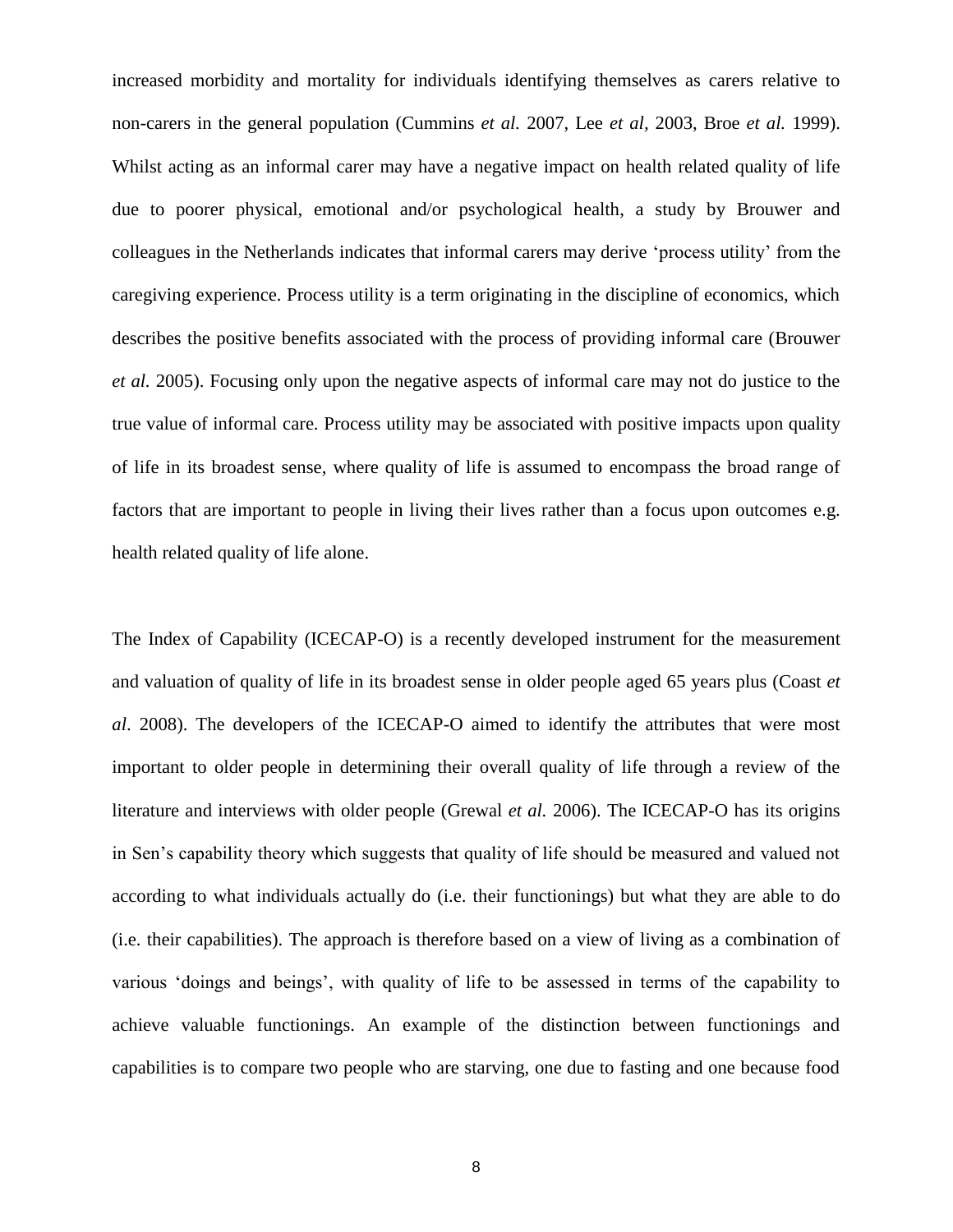is unavailable. Both individuals have the same level of functioning (they are both starving). However, one person has the capability to obtain food whilst the other does not. Hence, their capabilities are therefore different (Coast *et al*. 2008).

The developers of the ICECAP-O identified a set of functionings that were most important to people; attachment (feelings of love, friendship and companionship), role (having a purpose that is valued), enjoyment (having a sense of pleasure and joy from personal and communal activities), security (feeling safe and secure and not having to worry) and control (being independent and able to make one's own decisions). More importantly, in support of Sen's capability theory, they discovered it was the person's capability to achieve these functioning's (rather than their level of functioning *per se*) that determined their quality of life. Thus, for example, while an individual's state of health impacts on capability it is not the sole determining factor. Other factors including spirituality, health, activity levels, social support, resources, satisfaction with personal accomplishments and life situations may also impact upon capability. The developers of the ICECAP-O have demonstrated the construct validity of the ICECAP-O descriptive system in a population of older people living in the community in the United Kingdom (UK) (Coast *et al.* 2008).

## **METHODS**

This study aimed to utilise the ICECAP-O instrument to assess the quality of life, in its broadest sense, of a representative sample of the older South Australian population (aged  $\geq 65$  years) differentiated according to carer status (carer vs non-carer). Several socio-demographic characteristics were also examined to determine the extent of their influence, if any, on the quality of life of carers and non-carers. The socio-demographic variables included in the study were pre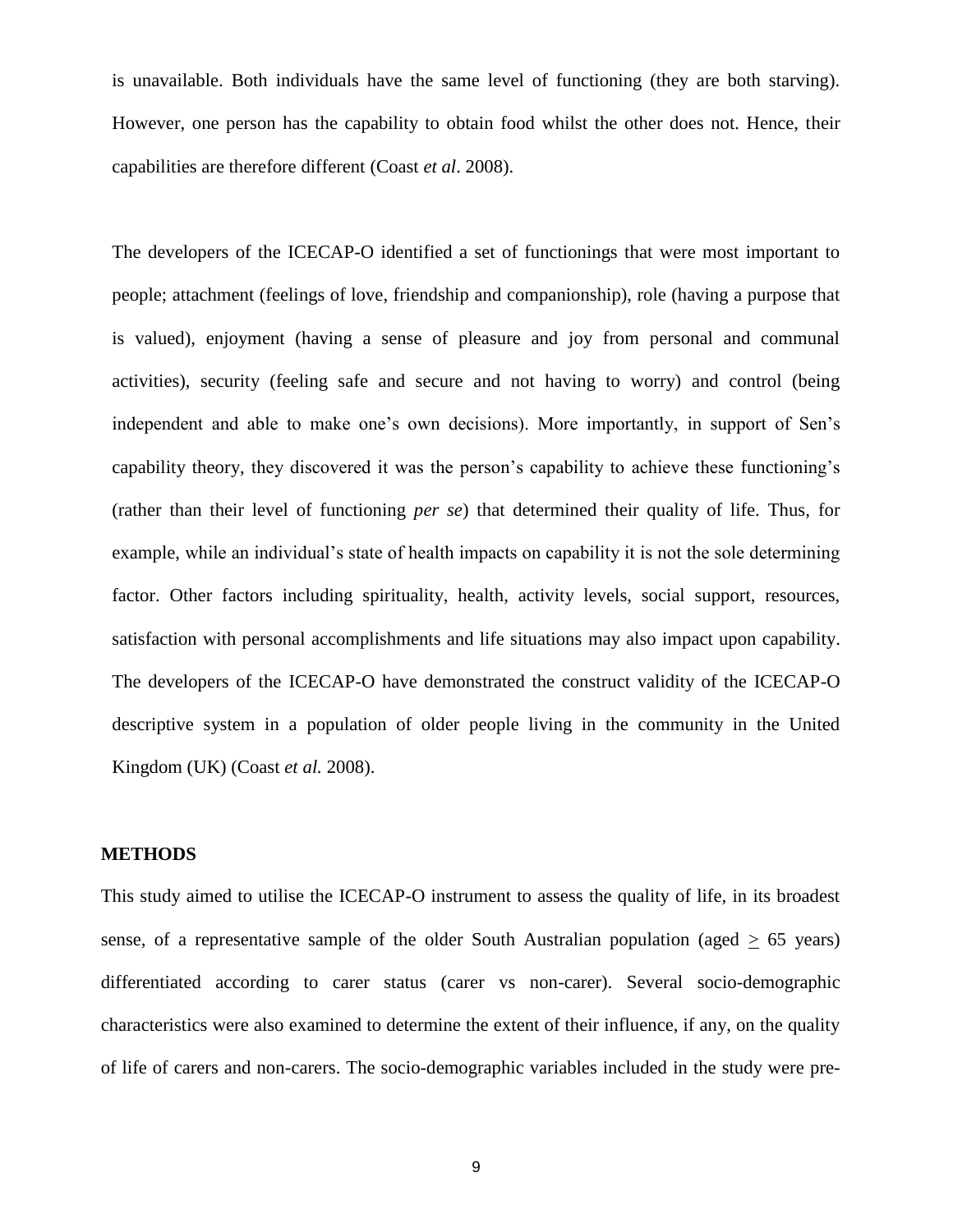selected by an external research organization commissioned by the South Australian Department of Health. However the majority of these were based upon characteristics included in previous studies which have demonstrated an association with quality of life including the age of the carer (previous studies indicating a negative relationship between the age of the carer and quality of life: Robinson, 1983, McCullagh *et al.* 2005) and marital status, education and income levels (previous studies indicating a positive relationship: Robinson 1983, Jones & Peters, 1992, Nijboer *et al.* 1999; McCullagh *et al.* 2005).

The Health Omnibus Survey is an annual face-to-face survey conducted to obtain social statistics for use in the planning, implementation and monitoring of health-related initiatives. Questions are submitted for inclusion in the survey by government and non-government organisations with an interest in the health needs of South Australians. For the 2009 survey, following the granting of ethics approval from the South Australian Health Department a multi-stage, systematic area sample was conducted which resulted in the random selection of 5,200 households. From each of the selected households, one person aged 15 years or older was randomly selected to participate in the South Australian Health Omnibus Survey. The survey was conducted in the participant's own home utilising a face to face interview mode of administration. The ICECAP-O instrument was included in the survey in addition to questions relating to carer status and several sociodemographic variables.

The ICECAP-O was utilised for the *measurement* and *valuation* of the quality of life of the participants. The ICECAP-O incorporates 5 attributes (attachment, security, role, enjoyment and control); each consisting of 4 levels (Figure 1).

## **Insert Figure 1 about here**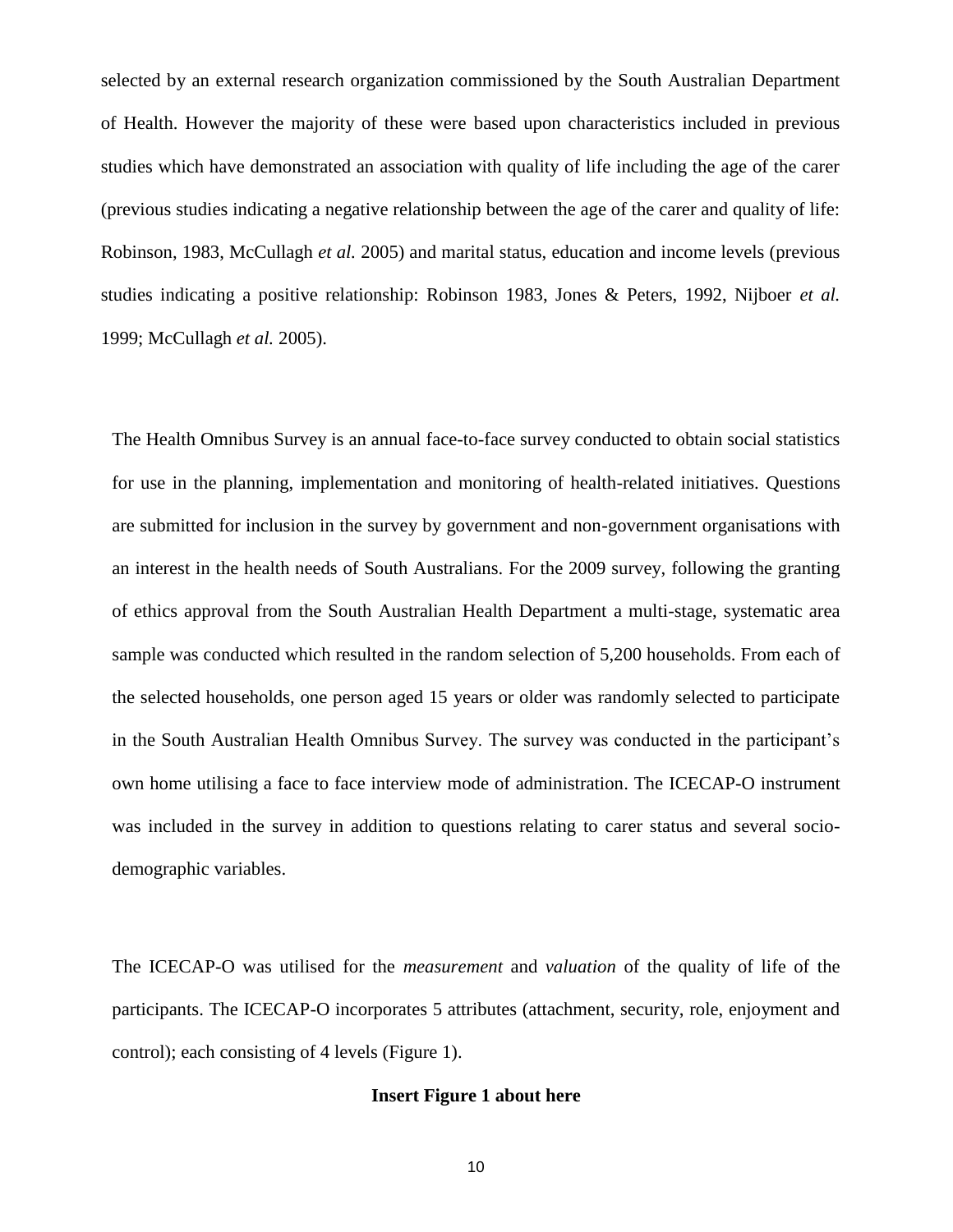For each attribute, participants indicate which level they believe most closely corresponds to their life at present. This is the *measurement* aspect of the instrument. The instrument also includes a preference based scoring algorithm which can be readily applied to obtain a single index value for all possible combinations of individual responses on a scale from 0 to 1, where 0 represents no capability and 1 represents full capability (Table 1). This is the *valuation* aspect of the instrument. Preference based scoring algorithms can be contrasted with simple summative scoring algorithms in that they allow for differential weights to be attached to each attribute (e.g. a one unit improvement in security may be valued much more, or less, highly than a one unit improvement in attachment) as opposed to assuming every attribute within the instrument is of equal importance. The preference based scoring algorithm was developed by applying best-worst scaling discrete choice experiment (DCE) methods to value quality of life states defined by the ICECAP-O with a representative community based sample of older people in the UK (Coast *et al*. 2008).

### **Insert Table 1 about here**

Carer status was defined according to the South Australian Carers Recognition Act 2005. Individuals were identified as a carer if they provided a "yes" response to the following question: *"Do you provide any unpaid ongoing care or assistance to a relative, friend or neighbour who is frail, has a disability or a chronic illness, including mental illness?"*

The following explanation was also provided to the participant: *Assistance refers to tasks of everyday life including any activity we perform for another to assist with self-care and/or tasks which enable the individual to live independently in the community*.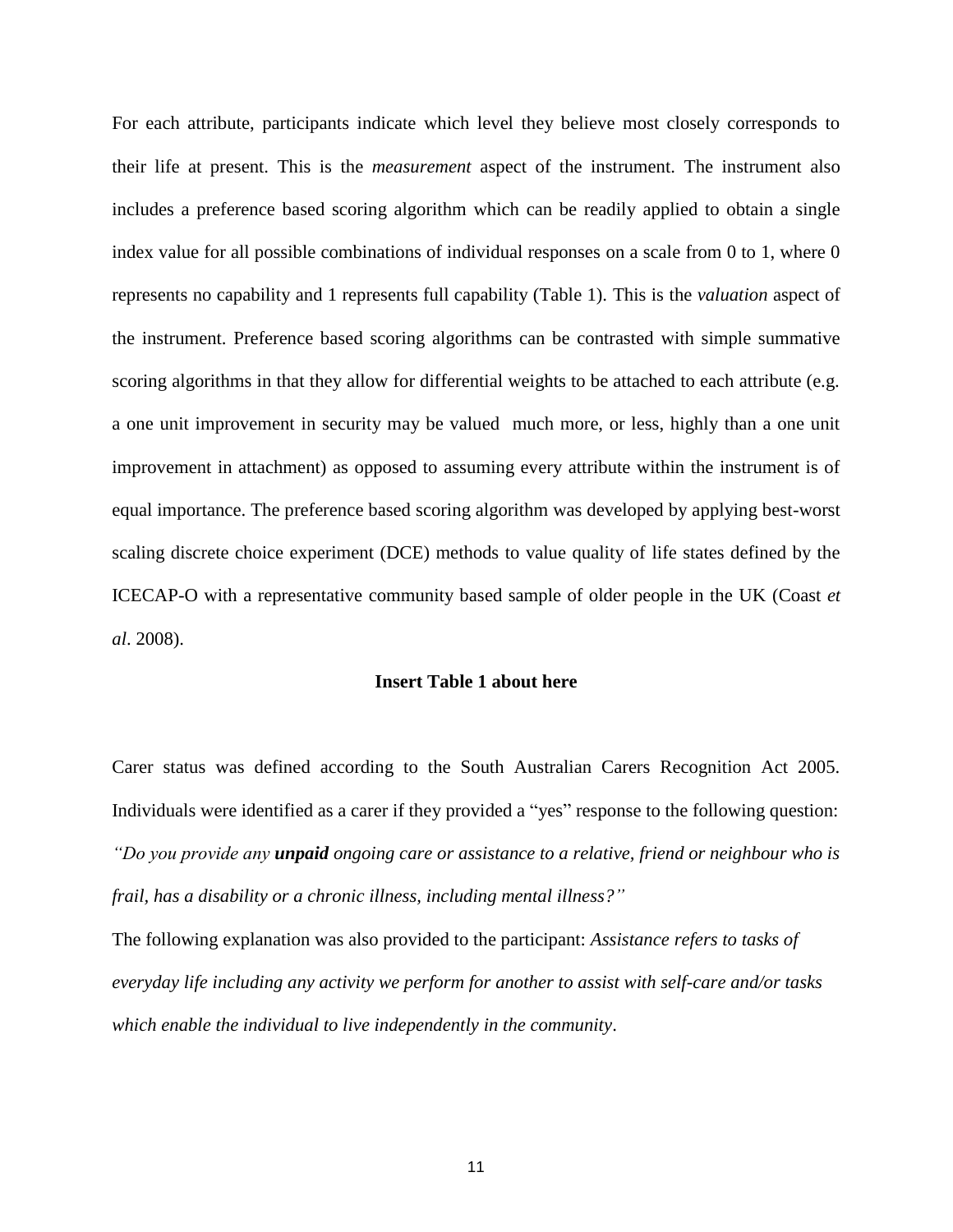The terms 'regular and on-going' were not defined explicitly and were thus open to interpretation by the participants themselves. Data were also collected on several socio-demographic variables including age, gender, country of birth, maritial status, area of residence, household income, level of education and status and field of employment.

The Health Omnibus Survey data were weighted to benchmarks originating from the 2006 Population Census to provide a demographic description of the South Australian population by age and gender. Data relating to younger respondents (aged under 65 years) were excluded from the analysis for this study. The socio-economic status of the study participants was calculated according to the Socio-Economic Indexes for Areas (SEIFA), a series of 4 indexes which rank geographic areas of Australia in regard to their socio-economic characteristics according to details obtained from the Census of Population and Housing (Pink 2006). Each geographic area is assigned a score which indicates how disadvantaged that area is in comparison to other areas within Australia, with lower scores indicating higher levels of disadvantage. Levels of disadvantage and advantage are determined according to income, education, employment, occupation, housing (high mortgage, high or low rent, residing in government housing and overcrowding), internet access, car ownership, disability and single parenthood (Pink 2006A). Initially participants were grouped into quartiles based on the SEIFA Index of Relative Socioeconomic Advantage and Disadvantage according to their residential postcode (Australian Bureau of Statistics 2006), but preliminary analysis showed no statistical or practical association with the ICECAP-O (nonetheless in models, adopting a conservative approach, we retain this measure as a dichotomous variable (high vs. low) to minimize small-cell problems in the model for carers).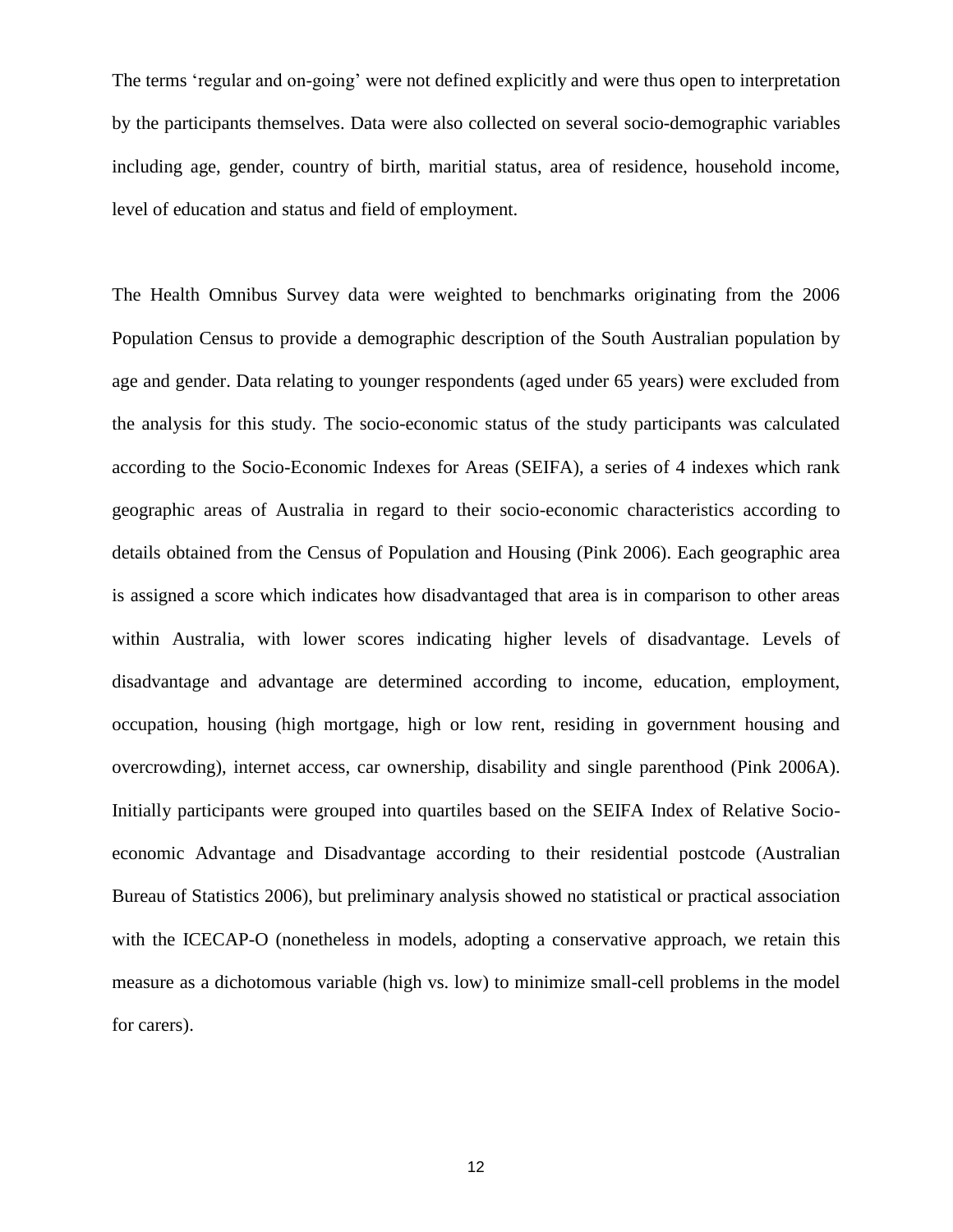The relationship between carer and non-carer status was examined in relation to ICECAP-O summary scores, according to key socio-demographic variables and according to the responses of older people to the five individual attributes of the ICECAP-O instrument. The data were analysed using STATA version 12.1. Descriptive summary statistics including means, medians and ranges were estimated. As scores from the ICECAP-O instrument were not normally distributed (assessed with reference to skewness, and joint skewness and kurtosis and the Shapiro-Wilk W test for normal data at the aggregate and sub-sample levels), the difference between groups was assessed by employing non-parametric Kruskal-Wallis one way ANOVA and two group comparison (Mann-Whitney U) test. A series of multivariate ordinary least squares (OLS) linear regression models were also applied to further examine the relationship between ICECAP-O scores and the various socio-demographic variables for the total sample and differentiated according to carer status.

#### **RESULTS**

A total of 2937 individuals participated in the Health Omnibus Survey from the 5200 household that were randomly selected initially. All individuals aged under 65 years (n=2137) and individuals over 65 years who failed to fully complete the ICECAP-O instrument (n=3) were excluded from the analysis resulting in the full participation of 786 individuals aged 65 years and over. A total of 671 individuals (85%) characterised themselves as a non-carer and 115 individuals (15%) identified themselves as a carer of a relative friend or neighbour. This finding is broadly consistent with the percentages of carers and non-carers in the wider Australian general population recently complied by the Australian Bureau of Statistics, 81% non-carer and 19% carer status (Australian Bureau of Statistics 2009).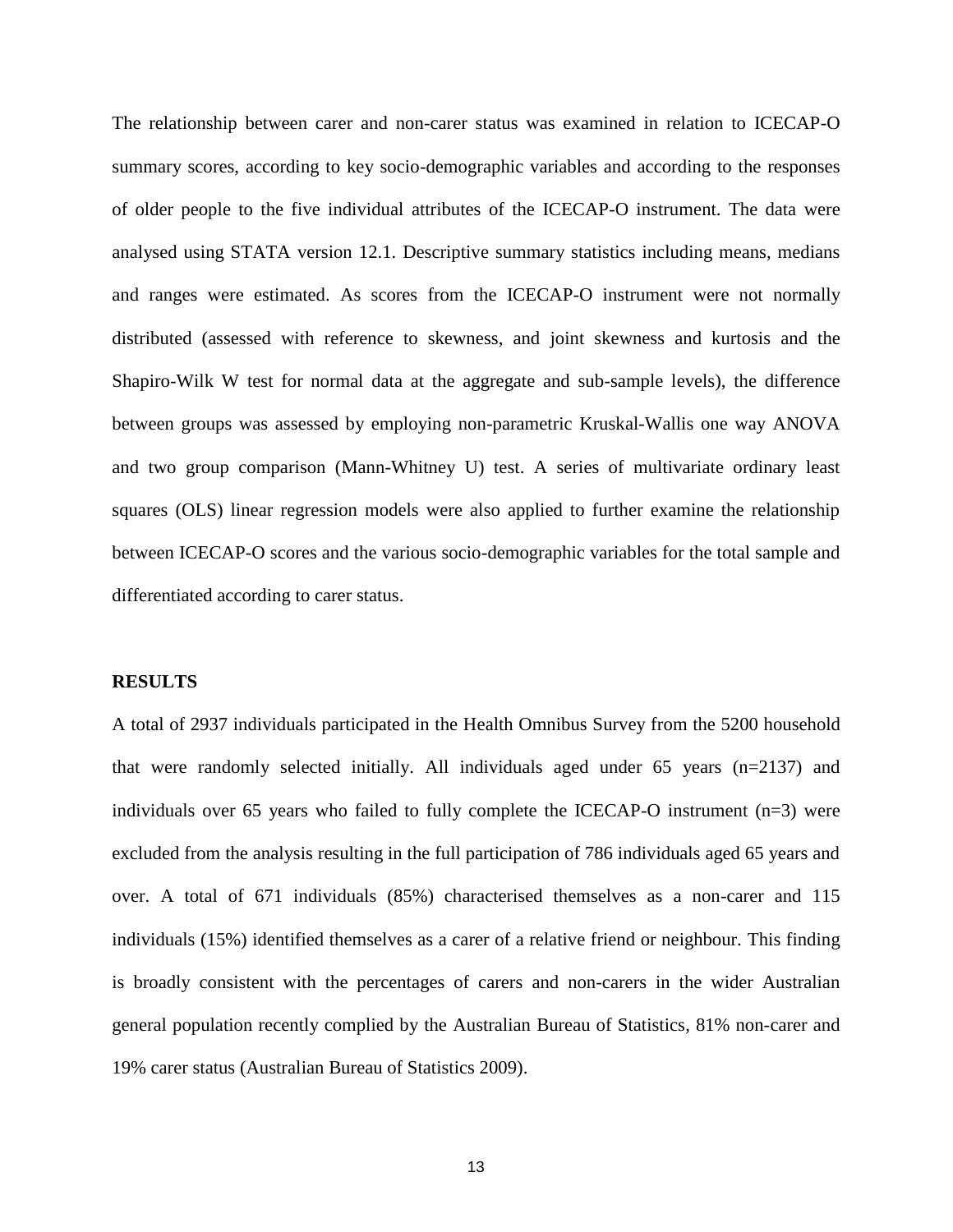Table 2 summarises the mean ICECAP-O scores for the total sample and differentiated according to carer status. As a whole, participants had a relatively high mean ICECAP-O score, indicative of a high level of quality of life. It can also be seen that carers exhibited comparable mean and median ICECAP-O scores to non-carers in the general population and there were no statistically significant differences between the carer and non-carer groups.

## **Insert Table 2 about here**

The mean ICECAP-O tariff scores by categories of key socio-demographic variables differentiated by carer status are presented in Table 3. The socio-demographic characteristics of carers were broadly similar to those of non-carers, although carers were less likely to live alone than non-carers (live alone carers 30% vs non-carers 52%) and were more likely to have income levels greater than \$20,000 per annum (carers 59% vs non-carers 37%). Carers who reported themselves as living alone exhibited higher mean ICECAP-O scores on average than non-carers who reported themselves as living alone and this difference was also found to be statistically significant. Specifically for carers the difference was statistically significant at just above the 5% level (test-statistic 1.906,  $p = 0.057$ ), and for non-carers at the 3% level (test-statistic 2.140,  $p =$ 0.032).

#### **Insert Table 3 about here**

Table 4 presents the distribution of responses to the ICECAP-O instrument across the levels of attributes differentiated according to carer or non-carer status. The distribution of responses to the attachment and enjoyment attributes was broadly similar across the two groups. A greater proportion of respondents in the non-carer group categorised themselves at the best level for the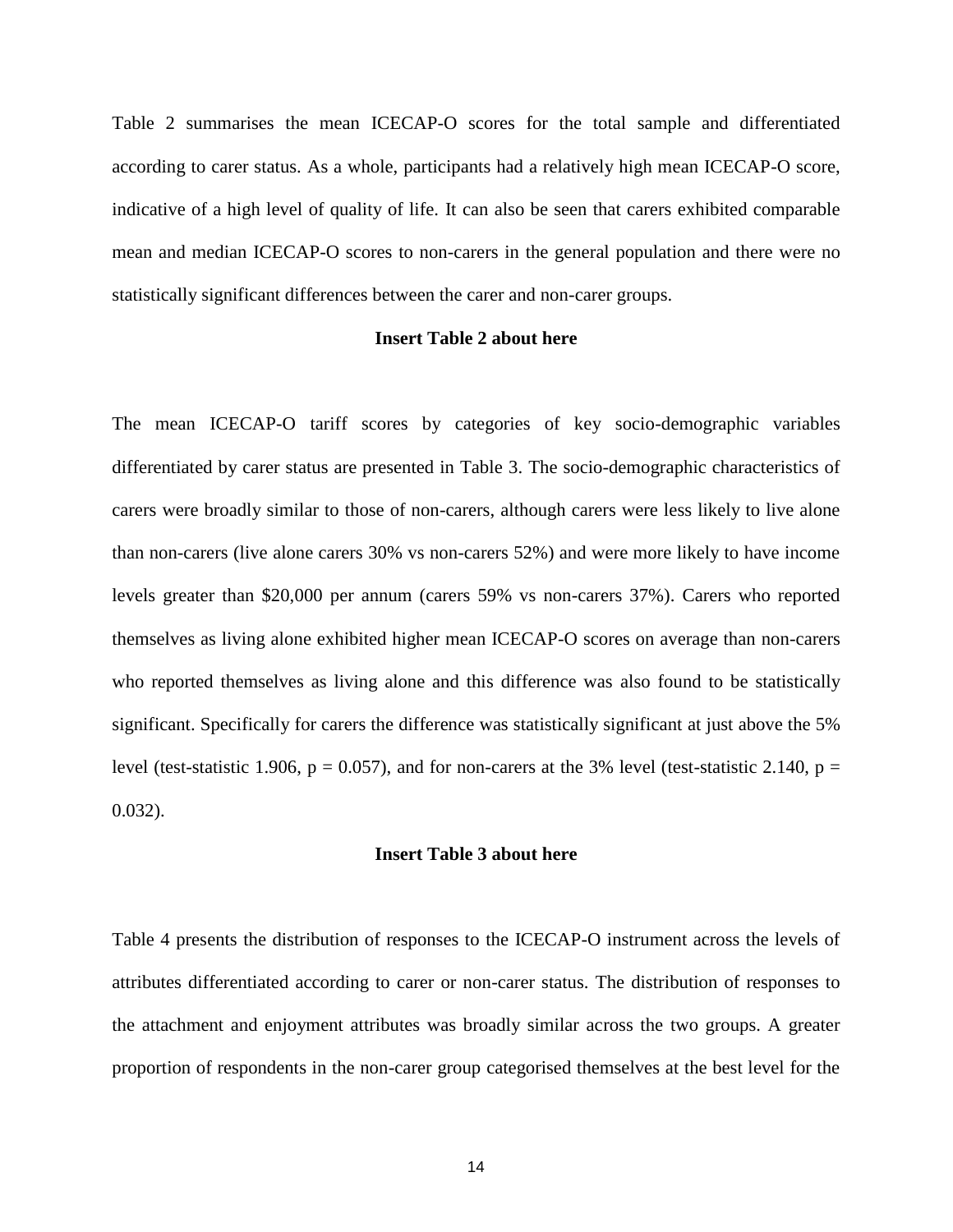security attribute, indicating that they were able to think about the future without any concern (30% of non-carers vs 24% of carers). Carers were more likely than non-carers to categorise themselves at the best level for the role attribute, indicating that they were able to do all the things that make them feel valued (47% of carers versus 37% of non-carers) and were more likely to categorise themselves at the best level for the control attribute, indicating that they were able to be completely independent (56% of carers versus 48% of non-carers). To investigate further the (Cochran-Armitage) chi-square test for a linear trend between row numbers and the fraction of subjects in group was applied for each attribute. There was a statistically significant trend for 'role' of carers vs non-carers (test-statistic 6.47, p-value 0.011), but no other evidence of a linear trend in attributes stratified by carer status.

### **Insert Table 4 about here**

Table 5 presents the tests of association between the individual attributes of the ICECAP-O differentiated according to carer status and living arrangements. The results reinforce the finding of a positive association between the role attribute and carer status. For carers who indicated that they lived alone, positive associations were found between the attachment, role and control attributes of the ICECAP-O, whereas for carers who lived with others a positive association was found for the security attribute, indicating that those carers who lived with others were less likely to be concerned about the future.

#### **Insert Table 5 about here**

Table 6 presents the findings of the multivariate regression analyses for the total sample and differentiated by carer status. For each analysis, the ICECAP-O scores (range 0 to 1) were the dependent variable and the key socio-demographic characteristics were independent variables.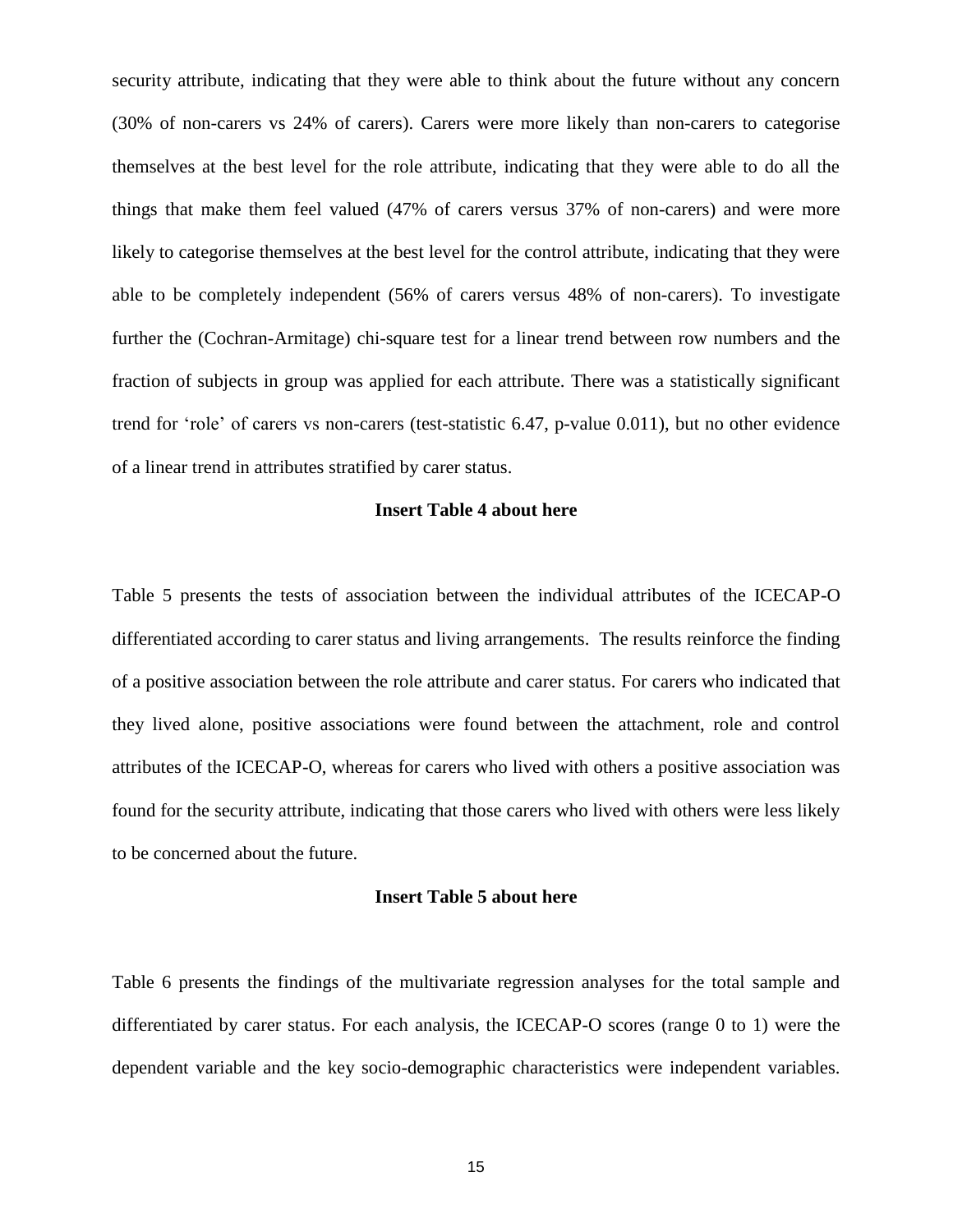For the total sample, the socio-demographic characteristics which were associated with statistically significant variations in overall ICECAP-O scores included age (with younger participants tending to have slightly higher scores on average than older participants), country of birth (with those participants who were born in Australia having higher scores on average than those who indicated that they were born elsewhere) and household income (with those participants with higher income levels having higher scores on average than those with a low income level). The multivariate regression models differentiated by carer status indicated some important differences and confirm our view that the two groups are not homogeneous and models for each group are required to better understand the differentials in the factors influencing the ICECAP-O for carers and non-carers. Specifically, average ICECAP-O scores were noticeably lower for carers who are separated or divorced (and marginally lower for those who are widowed) and these differences were statistically significant. Similarly, carers who lived alone had noticeably lower scores than those carers who lived with others and this difference was highly statistically significant. For non-carers, the results are broadly similar to those of the total pooled sample (principally because the total sample results are driven by non-carers who make up approximately 85% of the sample).

#### **Insert Table 6 about here**

To further investigate the strength of the non-significant result for carers vs. non-carers in the model for the total sample models for those living alone and those not living alone were examined. In both models the carer variable was not statistically significant (living alone carer: -0.010, SE 0.033, p-value 0.764; not living alone carer: 0.025, SE 0.016, p-value 0.115) confirming the conclusion reached for the models in Table 6.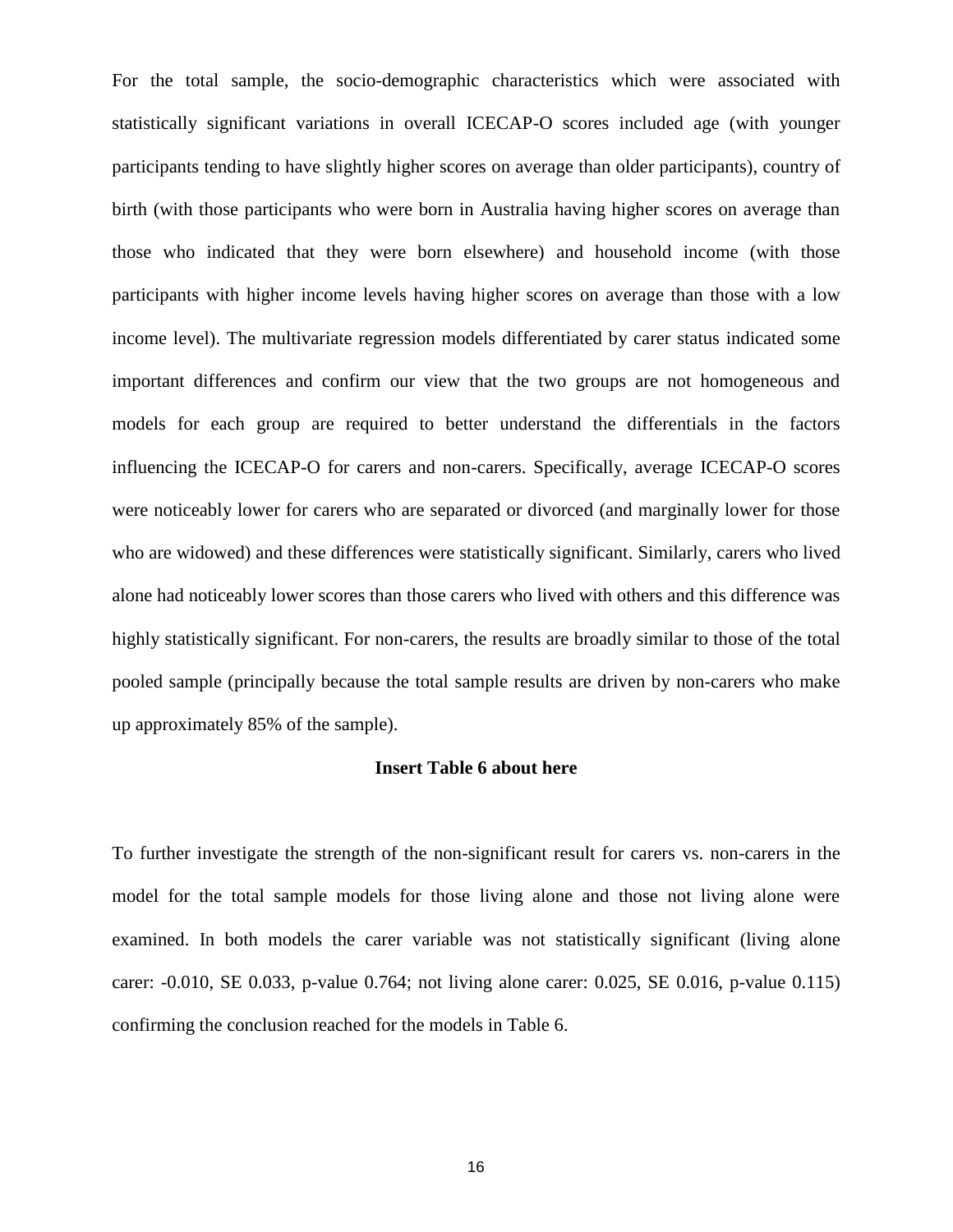## **DISCUSSION**

These findings contribute to the burgeoning literature on the quality of life of informal carers and provide support for the hypothesis that the caring role is often associated with rewarding and positive experiences which contribute positively towards quality of life (Pierce *et al.* 2007, Wong & Ussher, 2009, Bolden & Wicks 2010). The carers in our study exhibited comparable ICECAP-O scores on average to the non- carers. Examination of the distribution of individual responses to the ICECAP-O instrument differentiated according to carer status provides further evidence of the potential existence of process utility with a higher proportion of non-carers categorising themselves at the best level for the role attribute, indicating that they were able to do all the things that make them feel valued (47% of carers versus 37% of non-carers) Carers also reported very similar response patterns to non-carers for the attachment and enjoyment attributes with the majority indicating high levels of love and friendship and enjoyment in their lives. Somewhat surprisingly, a higher proportion of carers than non-carers indicated that they were able to be completely independent which is contrary to what one might expect given the time and work commitments associated with caring. However, it is possible that in responding to this particular question carers may have focused upon the individual they were caring for as their point of reference and therefore contrasting their own ability to be independent with the dependant role of the person they were caring for. It is also possible that carers adapt to their situation over time and have lower aspirations than non-carers which may also contribute to more positive evaluations of quality of life. Further research of a qualitative nature e.g. the application of think aloud techniques whereby participants are prompted and encouraged to speak aloud any words in their mind as they complete the ICECAP-O instrument would be helpful in this regard, in further facilitating and explaining the reasoning behind participant's responses.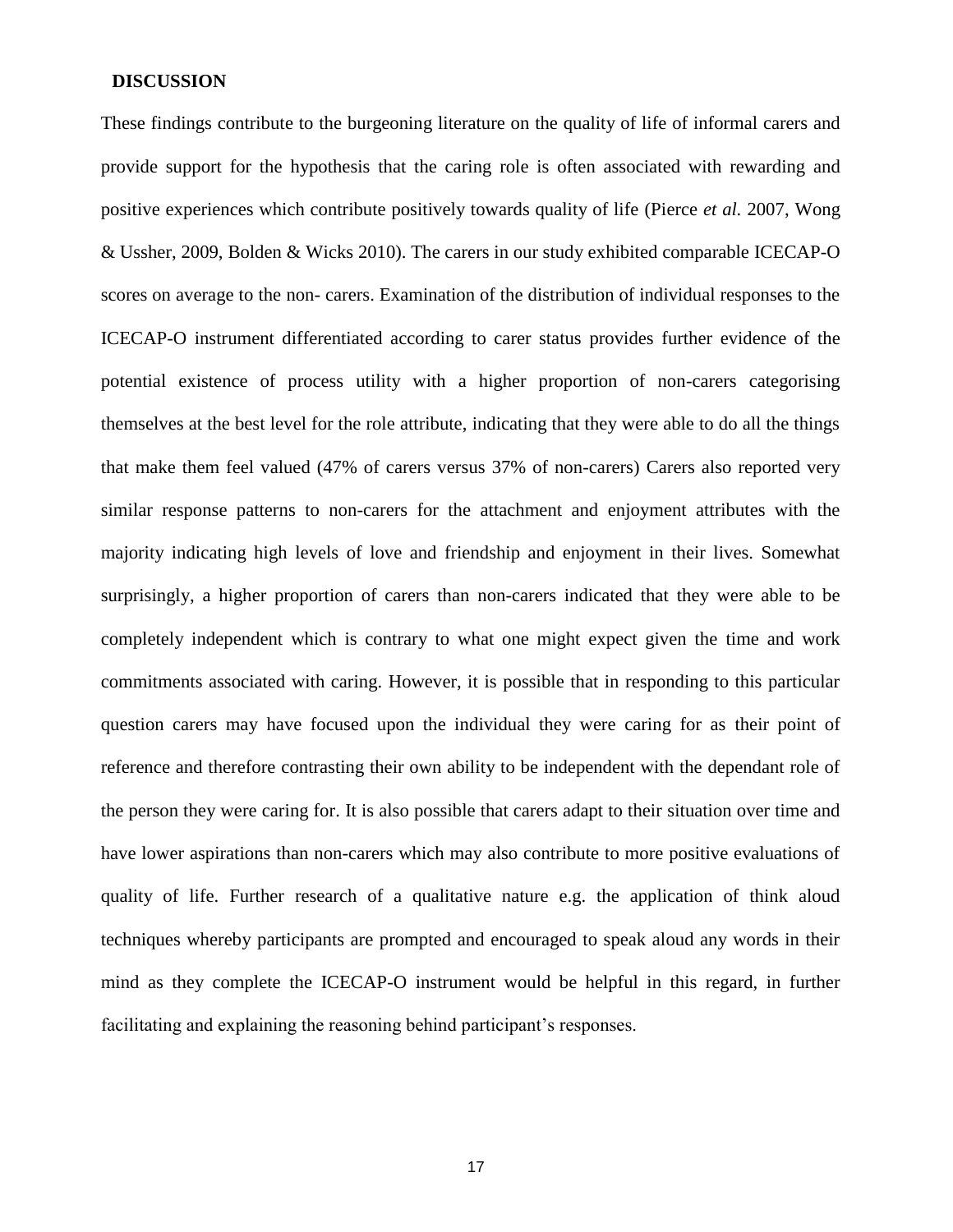It is important to note that the data analysis conducted adopts the common practice of assuming a simple random sample and ideally the data should be analyzed using complex survey methods. It would also be beneficial for further research of a quantitative nature to conduct multivariate analyses in larger samples which would allow dis-aggregation of the ICECAP-O to further examine the relationships between responses to the individual dimensions of the ICECAP-O and carer vs non-carer status.

There are a number of limitations to this study which mean that the findings should be necessarily interpreted with caution. The study was nested in a much larger Health Omnibus survey including a range of questions from government and non-government organisations with an interest in the health needs of South Australians. In addition to completion of the ICECAP-O instrument and a series of socio-demographic questions, a question was included in the survey relating to carer status which allowed us to undertake the comparisons reported upon in this paper. Unfortunately it was not possible with this study to further differentiate ICECAP-O scores for carers by identifying the extent of the caring responsibility (e.g. in terms of the number of hours per weeks spent caring or the types of tasks performed by the carer) the exact relationship of the carer to the person who is cared for, the health needs of the person cared for or the general health of the carer. There are also two matters relating to the empirical modelling that may limit the ability to generalise. First, as with all cross-sectional studies, the results show association and at best may be consistent with a theory of causality. Second, the sample size for carers is quite small and the results of this study need to be confirmed with a larger sample. It is also important to note that further research is required to determine what would constitute a minimally important difference between ICECAP-O mean scores of practical importance in this context. The existing ICECAP-O scoring algorithm is based upon the preferences of a United Kingdom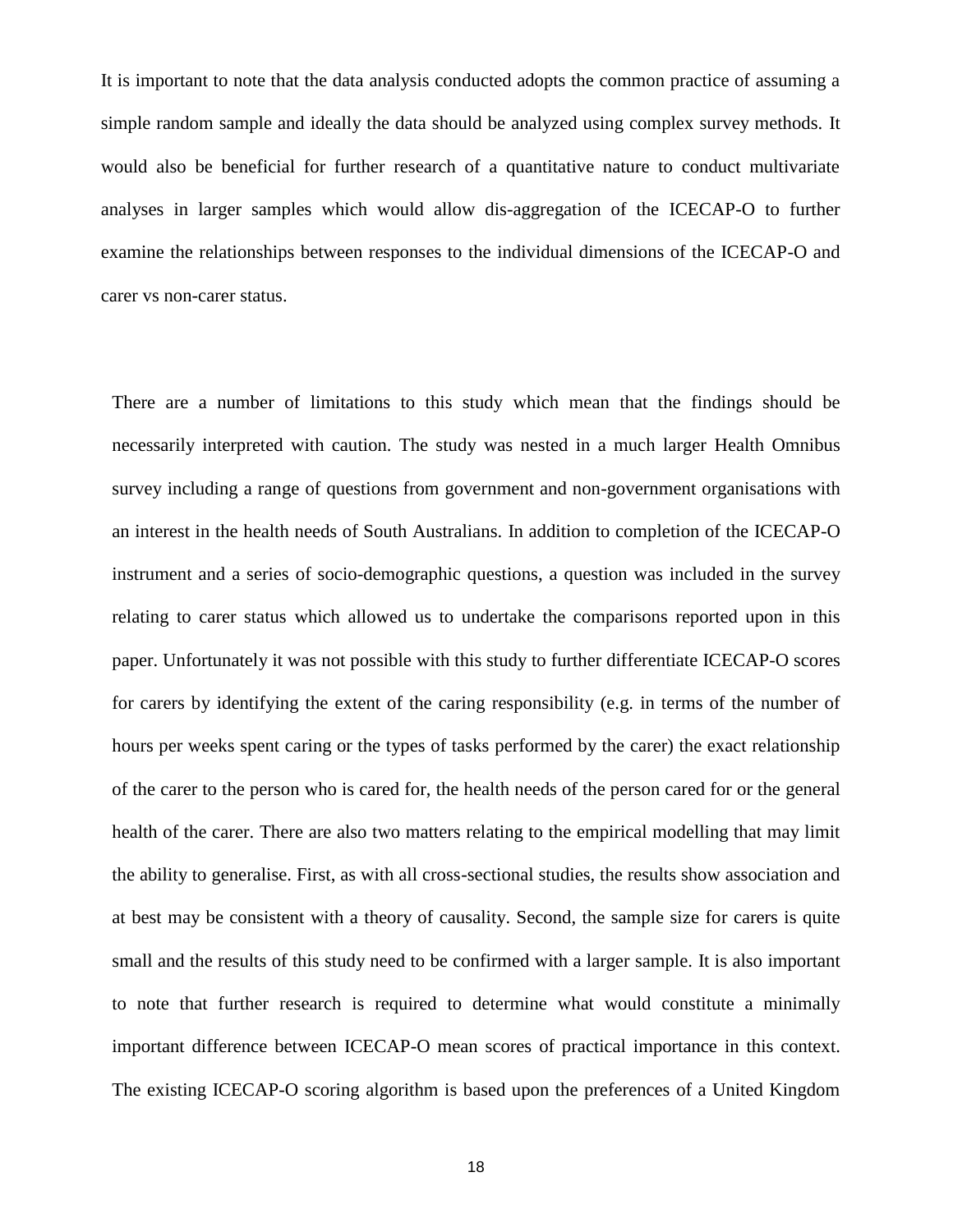older adult population. However Australian general population specific tariffs for the ICECAP-O are currently being developed by Flynn and colleagues. Once these tariffs become publicly available, they will allow for further valuation of quality of life based upon the preferences for alternative ICECAP-O states generated from a representative sample of the Australian general population (Flynn, 2010).

A previous study by Brouwer and colleagues (2005) indicated that process utility appears to be important in the context of informal care. A large sample of Dutch caregivers were sampled and it was found that a majority of carers would lose a major part of their total happiness if they were forced to give up their care giving role despite the recognition of the burdens imposed upon them. The findings from our study provide further support for this hypothesis. However it is possible that the majority of participants in this study did not perceive themselves to be experiencing a significant care burden. Brouwer and colleagues findings also indicated that for a minority of caregivers who reported that they were substantially burdened, caring was largely viewed as a negative experience and these individuals indicated that they would gain considerably from being relieved from their duties as informal caregivers.

In conclusion, the results from this study indicate that for the majority of older people living in the community in South Australia, a caring role is associated with a relatively high quality of life, that is comparable with the quality of life experienced by older people who categorise themselves in a non-caring role. The study findings also provide further support for the existence of process utility in the context of informal care, highlighting that care-giving is a complex process that may be associated with many positive experiences and a consequent positive impact upon quality of life. Therefore it is possible that many individuals view their

19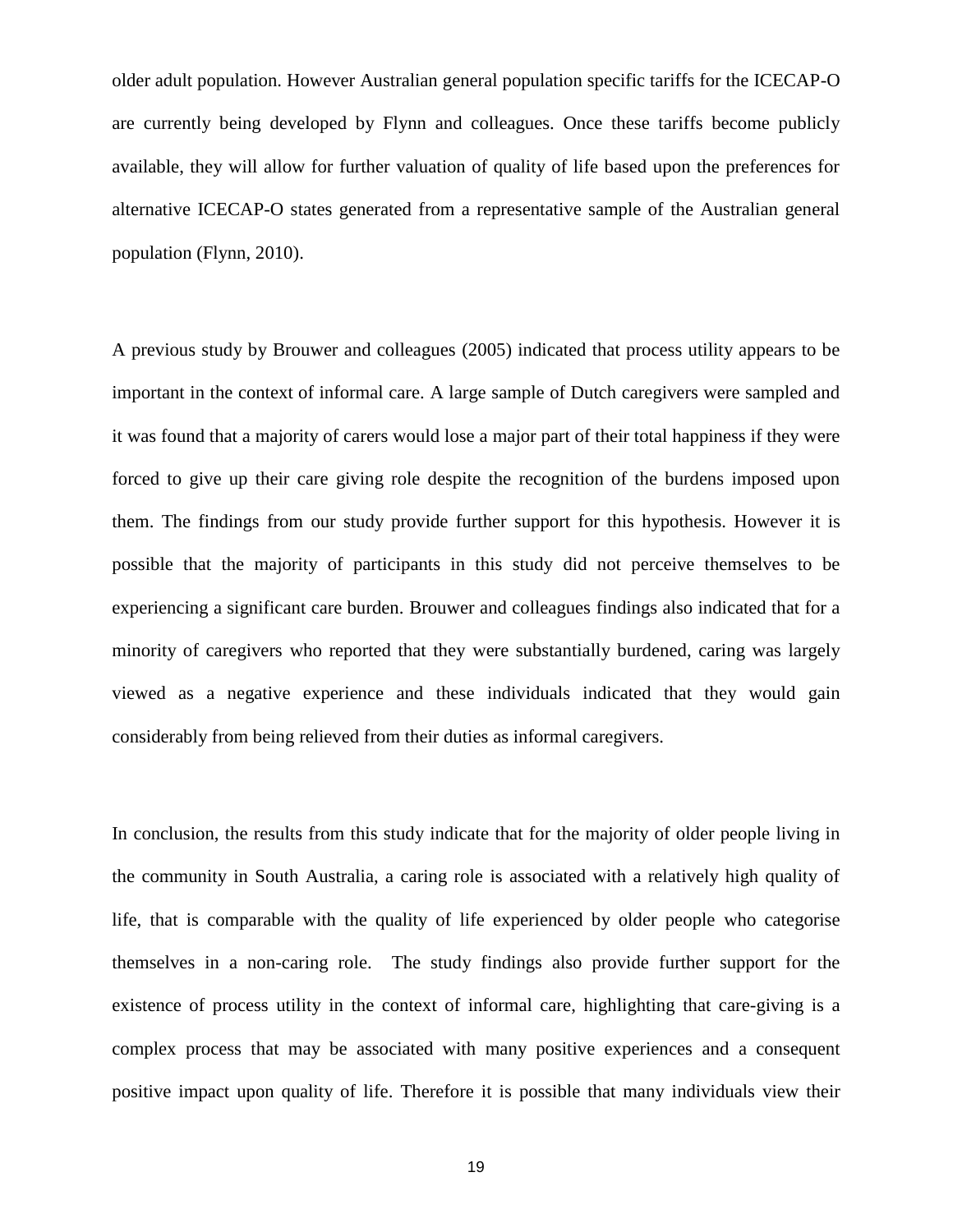caring role as a rewarding and positive aspect of their lives. However, further research needs to be conducted to improve our current understanding of the quality of life associated with informal caring. Further research will also assist in identifying those informal caregivers in the community who report negative quality of life experiences and/or perceive themselves to be experiencing a significant care burden and who may therefore benefit from additional support.

## **Acknowledgements**

The authors would like to thank Dr Hareth Al-Janabi from the University of Birmingham and three anonymous reviewers for their helpful comments on a previous version of this paper. The authors would also like to acknowledge Ms Marie Farley from the Office for Carers within the Department for Families and Communities in South Australia for the provision of Health Omnibus data relating to carer status. The authors would also like to thank all participants who completed the ICECAP-O instrument as part of the 2009 South Australian Health Omnibus Survey.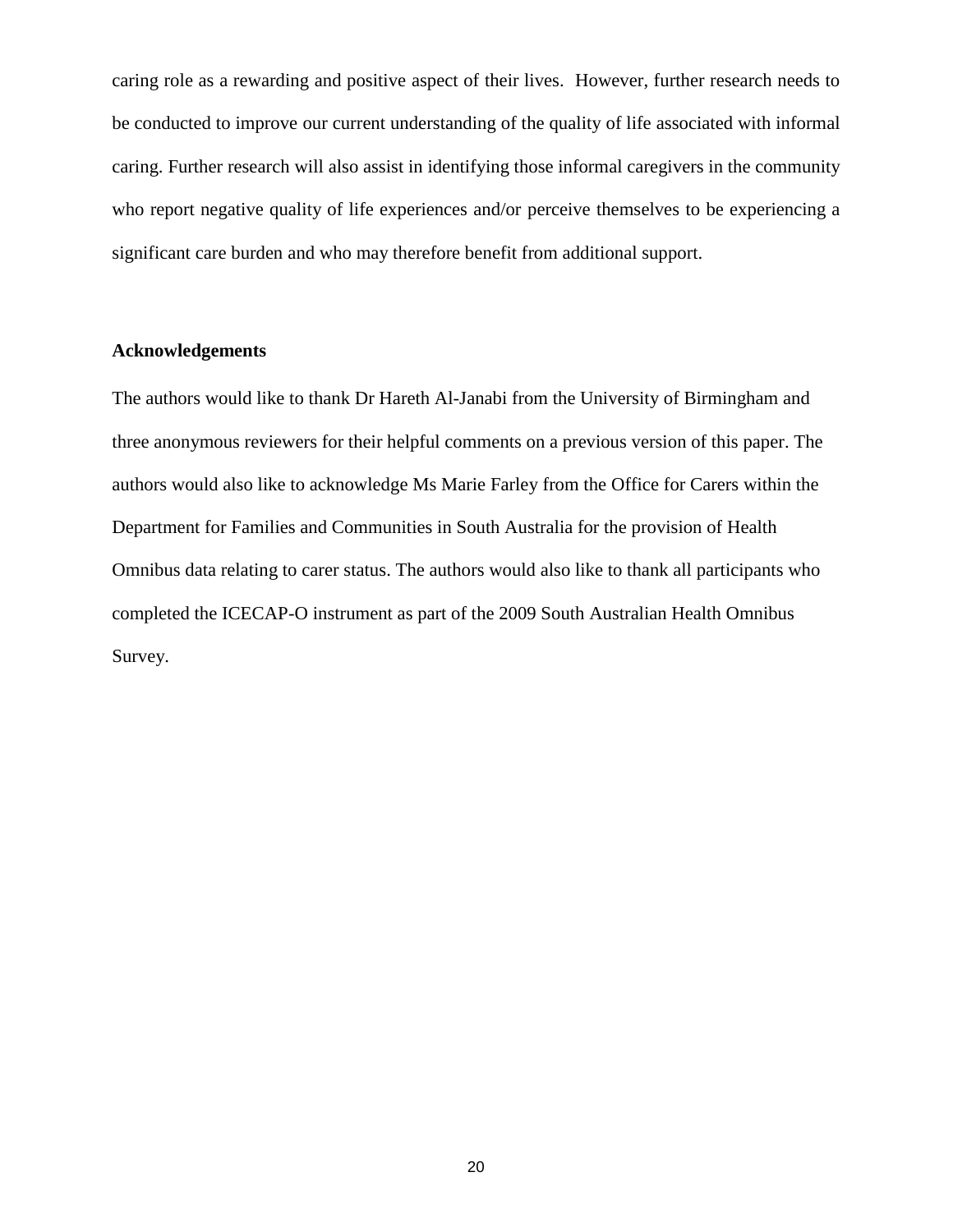## **REFERENCES**

Access Economics. (2005) The Economic Value of Informal Care. Report for Carers Australia.

- Al Janabi H., Frew E., Brouwer W., Rappange D. & Van Excel J. (2010) The inclusion of positive aspects of caring in the Caregiver Strain Index: tests of feasibility and validity. *I*nternational Journal of Nursing Studies **47**, 984-993.
- Australian Bureau of Statistics. (1999) Disability, Ageing and Carers: Summary of Findings. Cat No. 4430. Canberra.
- Australian Bureau of Statistics. Socio-Economic Indexes for Areas (SEIFA)-Technical Paper. Cat No. 2039.0.55.001. Canberra: ABS; 2006.
- Australian Bureau of Statistics. (2009) Disability, Ageing and Carers: Summary of Findings. Cat No. 4430. Canberra.
- Australian Institute of Health and Welfare. (1998) Home and Community Care (HACC) Data Dictionary Version 1.0, Australian Government, Canberra.
- Bolden L. & Wicks M. (2010) Predictors of mental health, subjective burden and rewards in family caregivers of patients with chronic liver disease. Archives of Psychiatric Nursing **24**, 89-103.
- Broe G., Jorm A., Creasy H. et al. (1999) Carer distress in the general population. results from the Sydney older persons study. Age and Ageing **28**, 307-311.
- Brouwer W., van Exel N., van den Berg B., van den Bos G., Koopmanschap M. (2005) Process utility from providing informal care: The benefit of caring. Health Policy **74**, 85-99.
- Chappell N. & Reid C. (2002) Burden and well-being among caregivers: examining the distinction. *The Gerentologist* **42**, 772-780.
- Coast J., Flynn T., Natarajan L., Sproston K., Lewis J., Louviere J., Peters T. (2008)
- Valuing the ICECAP capability index for older people. Social Science and Medicine **67**, 874- 882.
- Coast J., Peters T., Natarajan L., Sproston K., Flynn T. (2008) An assessment of the construct validity of the descriptive system for the ICECAP capability measure for older people. *Quality of Life Research* **17**, 967-976.
- Commonwealth Department of Health and Ageing (2007). Aged Care Australia, Canberra.
- Commonwealth Government of Australia (2010). Towards a National Carer Strategy, A discussion paper from the Australian Government, Canberra.
- Cummins R., Hughes J., Tomyn A., Gibson A., Woerner J., Lai L. (2007) The Wellbeing of Australians – Carer Health and Wellbeing (Special Report). Melbourne: Australian Centre on Quality of Life.
- Flynn, T. (2010) Measuring and valuing population quality of life using the ICECAP capability measure for older people. Paper presented to the Paper presented to the Australian Health Economics Society Meeting, Universities of New South Wales and Sydney.
- Grewal I., Lewis J., Flynn T., Brown J., Bond J., Coast J. (2006) Developing attributes for a generic quality of life measure for older people: Preferences or capabilities. *Social Science and Medicine* **62**, 1891-1901.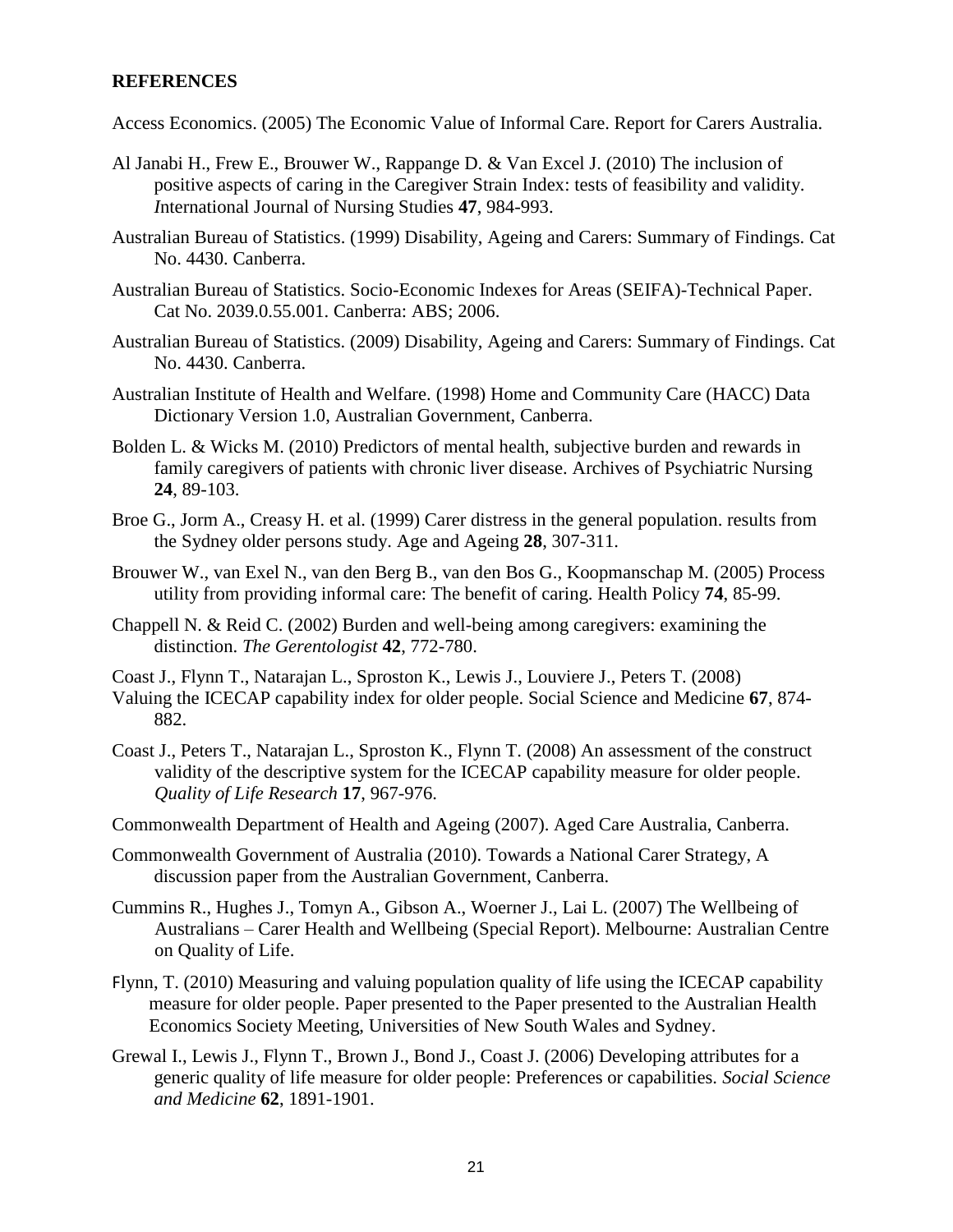- Heenan D. (2005) Informal care in farming families in Northern ireland: some considerations for social work. British Journal of Social Work **30**, 855-866.
- Jones D. & Peters T. (2001) Caring for the elderly dependants: effects on the carer's quality of life. *Age and Ageing* **21**, 421-428.
- Lee C. & Porteous J. (2002) Experiences of family caregiving among middle-aged Australian Women. Feminism and Psychology **12**, 79-96.
- Lee C. (2001) Experiences of family caregiving among older Australian women. Journal of Health Psychology **6**, 393-404.
- Lee S., Colditz G., Berkman L., Kawachi I. (2003) Caregiving and risk of coronary heart disease in US women. American Journal of Preventive Medicine **24**, 113-119.
- McCullagh E., Brigstocke G., Donaldson N., Kalra L. 2005 Determinants of caregiving burden and quality of life in caregivers of stroke patients. Stroke **36**, 2181-2186.
- Nijboer C., Triemstra M., Tempelaar R., Geertrudis A. (1999) Determinants of caregiving experiences and mental helath of partners of cancer patients. *Cancer* **86**, 577-588.
- Pierce L., Steiner V., Govoni A., Cervantez-Thompson T., Friedmann ML. (2007) Two sides to the caregiving story Topics in Stroke Rehabilitation **14**, 13-20.
- Pink B. (2006) Information Paper: An Introduction to Socio-Economic Indexes for Areas (SEIFA). Cat no. 2039.0. Canberra: Australian Bureau of Statistics.
- Pink B. (2006A) Socio-Economic Indexes for Areas (SEIFA) Technical Paper. Cat no. 2039.0.55.001. Canberra: Australian Bureau of Statistics.
- Productivity Commission. (2008) *Trends in Aged Care Services: some implications*. Productivity Commission Research Paper.
- Robinson B. (1983)Validation of a Caregiver Strain Index. Journal of Gerontology **38**, 344– 348.
- Tooth L., Russell A., Lucke J. et al. (2008) Impact of cognitive and physical impairment on carer burden and quality of life. Quality of Life Research **17**, 267-273
- Wong W. & Ussher J. (2009) Bereaved informal cancer carers making sense of their palliative care experience at home. *Health and Social Care in the Community* **17**, 274-82.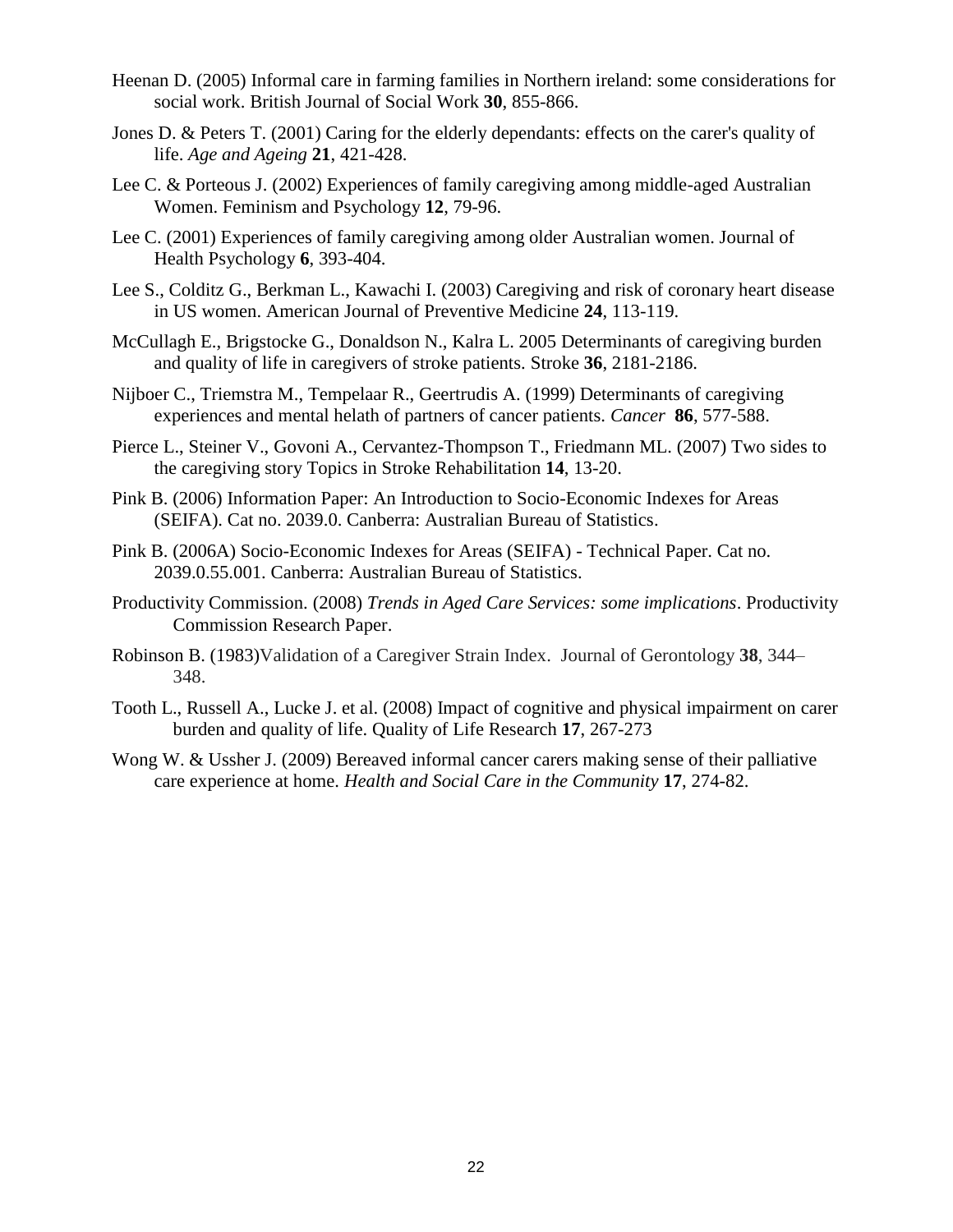## **Figure 1: The ICECAP-O index of capability**

#### ABOUT YOUR QUALITY OF LIFE

By placing a tick (v) in ONE box in EACH group below, please indicate which statement best describes your quality of life at the moment.



© Joanna Coast & Terry Flynn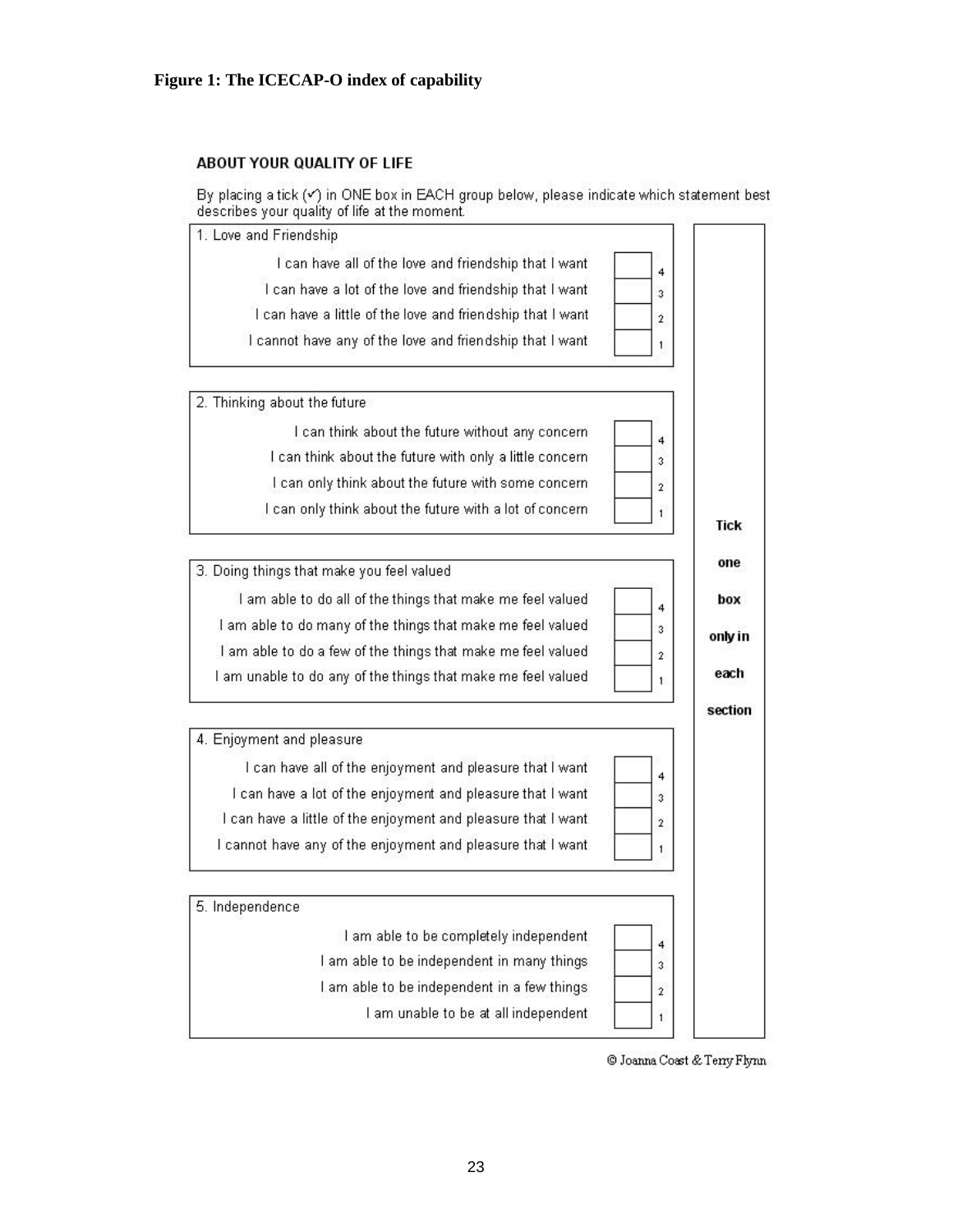| <b>Attribute</b>                                              | <b>Value</b> |
|---------------------------------------------------------------|--------------|
| <b>Attachment</b>                                             |              |
| I can have all of the love and friendship that I want         | 0.254        |
| I can have a lot of the love and friendship that I want       | 0.233        |
| I can have a little of the love and friendship that I want    | 0.134        |
| I cannot have any of the love and friendship that I want      | $-0.013$     |
| <b>Security</b>                                               |              |
| I can think about the future without any concern              | 0.179        |
| I can think about the future with only a little concern       | 0.107        |
| I can only think about the future with some concern           | 0.066        |
| I can only think about the future with a lot of concern       | 0.032        |
| Role                                                          |              |
| I am able to do all of the things that make me feel valued    | 0.192        |
| I am able to do many of the things that make me feel valued   | 0.179        |
| I am able to do a few of the things that make me feel valued  | 0.130        |
| I am unable to do any of the things that make me feel valued  | 0.015        |
| <b>Enjoyment</b>                                              |              |
| I can have all of the enjoyment and pleasure that I want      | 0.166        |
| I can have a lot of the enjoyment and pleasure that I want    | 0.164        |
| I can have a little of the enjoyment and pleasure that I want | 0.119        |
| I cannot have any of the enjoyment and pleasure that I want   | 0.017        |
| <b>Control</b>                                                |              |
| I am able to be completely independent                        | 0.209        |
| I am able to be independent in many things                    | 0.185        |
| I am able to be independent in a few things                   | 0.108        |
| I am unable to be at all independent                          | $-0.051$     |
|                                                               |              |

# **Table 1: ICECAP-O scoring weights**

Reproduced from Coast et al. (2008).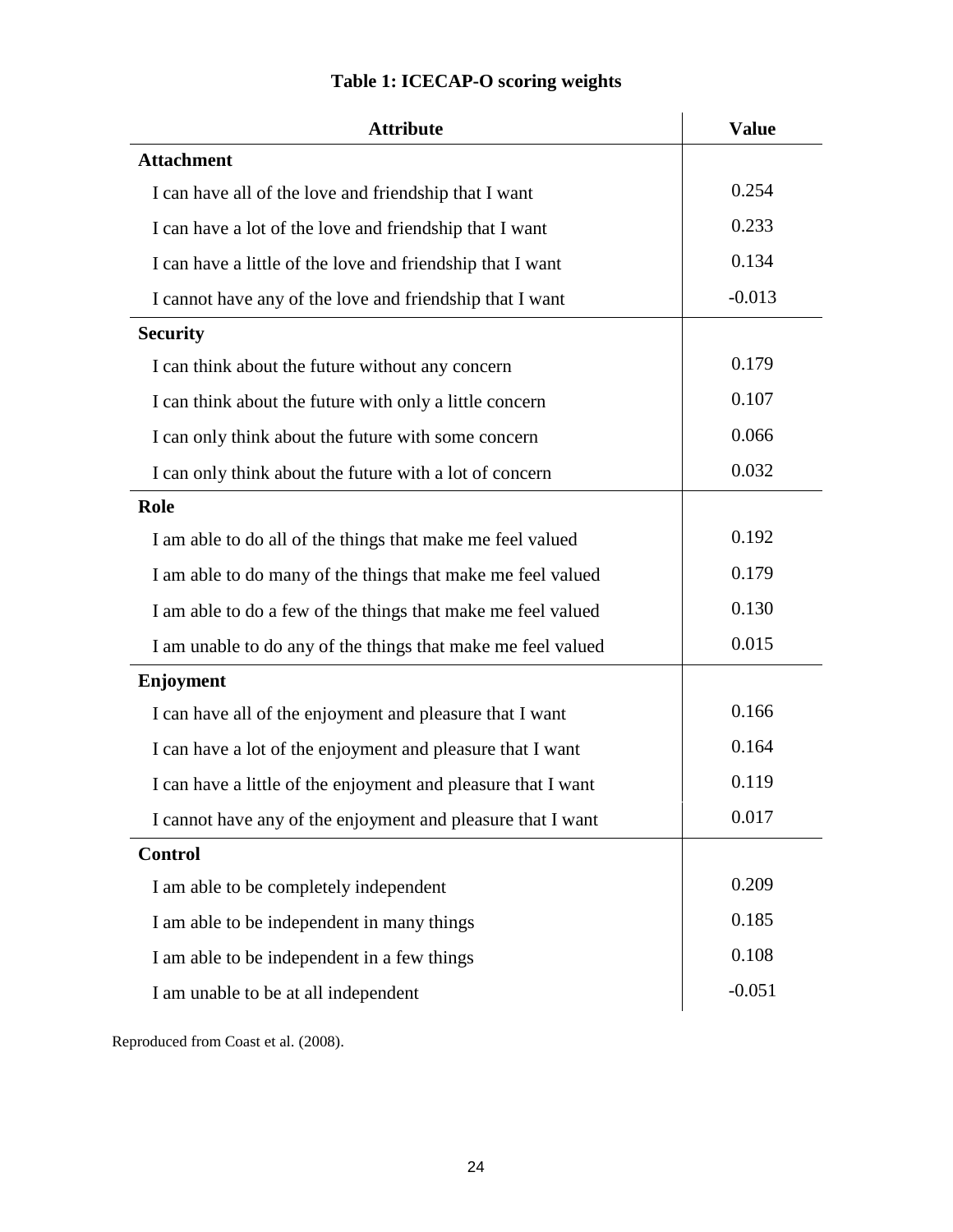**Table 2: Comparison of mean (standard deviation, SD) and median (inter-quartile range, IQR) ICECAP-0 scores for total sample and by carer status**

|                  | <b>Mean (SD)</b> [95% CI]                     | <b>Median (IQR)</b>    | N   |
|------------------|-----------------------------------------------|------------------------|-----|
| All participants | $0.839(0.144)[0.829-0.849]$                   | $0.868$ [0.793-0.928]) | 786 |
|                  |                                               |                        |     |
| Carers           | $0.848(0.123)[0.825-0.871]$                   | $0.868$ [0.772-0.927]  | 115 |
| Non-Carers       | $0.838(0.147)[0.827-0.849]$                   | 0.868 [0.793-0.928]    | 671 |
|                  | Mann-Whitney $U$ test (p-value) 0.075 (0.940) |                        |     |
|                  |                                               |                        |     |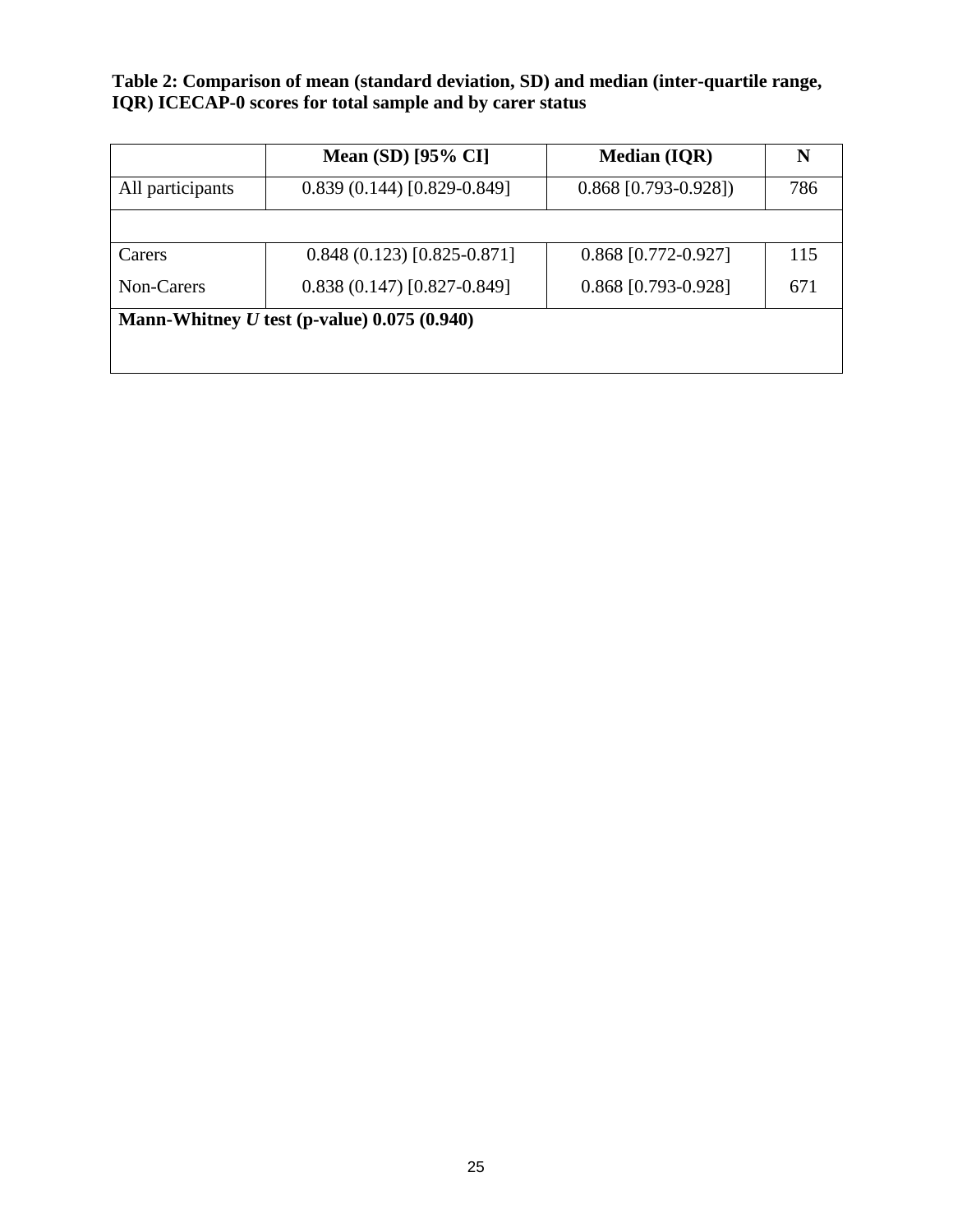| Table 3: Mean ICECAP-O tariff scores by categories of key variables |  |
|---------------------------------------------------------------------|--|
|---------------------------------------------------------------------|--|

|                                                    | Carers $(n=115)$         |           | Non-Carers $(n=671)$   |          |
|----------------------------------------------------|--------------------------|-----------|------------------------|----------|
| Socio-Demographic Variable                         | Mean $(95\% \text{ CI})$ | N(%)      | <b>Mean (95% CI)</b>   | N(%)     |
| Age                                                |                          |           |                        |          |
| 65-74                                              | $0.837(0.805 - 0.870)$   | 63(55)    | $0.858(0.845 - 0.871)$ | 339(51)  |
| 75-84                                              | $0.858(0.821 - 0.896)$   | 40(35)    | $0.822(0.803 - 0.841)$ | 267(40)  |
| 85 plus                                            | $0.869(0.799 - 0.939)$   | 12(10)    | $0.797(0.752 - 0.842)$ | 65(10)   |
| <b>Gender</b>                                      |                          |           |                        |          |
| Male                                               | $0.843(0.798-0.888)$     | 38 (33)   | $0.837(0.818-0.856)$   | 260(39)  |
| Female                                             | $0.850(0.824 - 0.877)$   | 77(67)    | $0.838(0.824 - 0.852)$ | 411(61)  |
| <b>Area of Residence</b>                           |                          |           |                        |          |
| Metropolitan                                       | $0.853(0.824 - 0.881)$   | 83 (72)   | $0.833(0.818-0.856)$   | 502(75)  |
| Rural                                              | $0.836(0.799 - 0.873)$   | 32(28)    | $0.852(0.835 - 0.869)$ | 169(25)  |
| <b>Country of Birth</b>                            |                          |           |                        |          |
| Australia                                          | $0.845(0.819 - 0.872)$   | 79 (69)   | $0.853(0.840 - 0.866)$ | 398 (59) |
| Other                                              | $0.854(0.808-0.900)$     | 36(31)    | $0.815(0.796 - 0.834)$ | 273(41)  |
| <b>Aboriginal or Torres Strait Islander Status</b> |                          |           |                        |          |
| Aboriginal &/or Torres Strait Islander             |                          | 0(0)      | $0.846(0.726 - 0.967)$ | 6(1)     |
| Not Aboriginal &/or Torres Strait Islander         | $0.848(0.825-0.871)$     | 115 (100) | $0.838(0.826 - 0.849)$ | 665 (99) |
| <b>Marital Status</b>                              |                          |           |                        |          |
| Married / De Facto                                 | $0.851(0.826 - 0.876)$   | 73 (63)   | $0.868(0.856 - 0.880)$ | 318(47)  |
| Separated / Divorced                               | $0.836(0.746-0.925)$     | 10(9)     | $0.798(0.758-0.837)$   | 77(11)   |
| Widowed                                            | $0.841(0.776-0.905)$     | 28 (24)   | $0.818(0.797 - 0.838)$ | 258 (38) |
| Never Married                                      | $0.877(0.700-1.000)$     | 4(3)      | $0.769(0.671-0.867)$   | 18(3)    |
| <b>Lives Alone</b>                                 |                          |           |                        |          |
| Lives alone*                                       | $0.868(0.830-0.905)$     | 35(30)    | $0.809(0.790 - 0.827)$ | 346(52)  |
| Lives with others*                                 | $0.839(0.811 - 0.868)$   | 80 (70)   | $0.869(0.857-0.880)$   | 325(48)  |
| <b>Average Annual Household Income</b>             |                          |           |                        |          |
| $\leq$ \$20,000                                    | $0.847(0.801 - 0.893)$   | 30(26)    | $0.817(0.798 - 0.836)$ | 280 (42) |
| $$20,001 - $60,000$                                | $0.840(0.805 - 0.875)$   | 61(53)    | $0.859(0.843 - 0.875)$ | 197 (29) |
| $$60,001 - $100,000$                               | $0.915(0.861 - 0.968)$   | 4(3)      | $0.893(0.863 - 0.923)$ | 31(5)    |
| $\geq$ \$100,001                                   | $0.890(0.583 - 1.000)$   | 3(3)      | $0.918(0.872 - 0.965)$ | 23(3)    |
| <b>Employment Status</b>                           |                          |           |                        |          |
| Working full-time or part-time                     | $0.841(0.748-0.933)$     | 10(9)     | $0.886(0.850-0.922)$   | 42(6)    |
| Home duties                                        | $0.884(0.830 - 0.938)$   | 7(6)      | $0.837(0.786 - 0.889)$ | 26(4)    |
| Retired                                            | $0.846(0.821 - 0.871)$   | 96 (83)   | $0.834(0.822 - 0.846)$ | 603 (88) |
| <b>Highest Educational Qualification</b>           |                          |           |                        |          |
| Currently studying                                 |                          | 0(0)      | $0.820(0.692 - 0.948)$ | 10(1)    |
| Primary or Secondary School                        | $0.856(0.826-0.885)$     | 62(54)    | $0.829(0.813 - 0.844)$ | 382 (57) |
| <b>Tertiary Studies</b>                            | $0.839(0.802 - 0.876)$   | 53 (46)   | $0.851(0.835-0.866)$   | 279 (42) |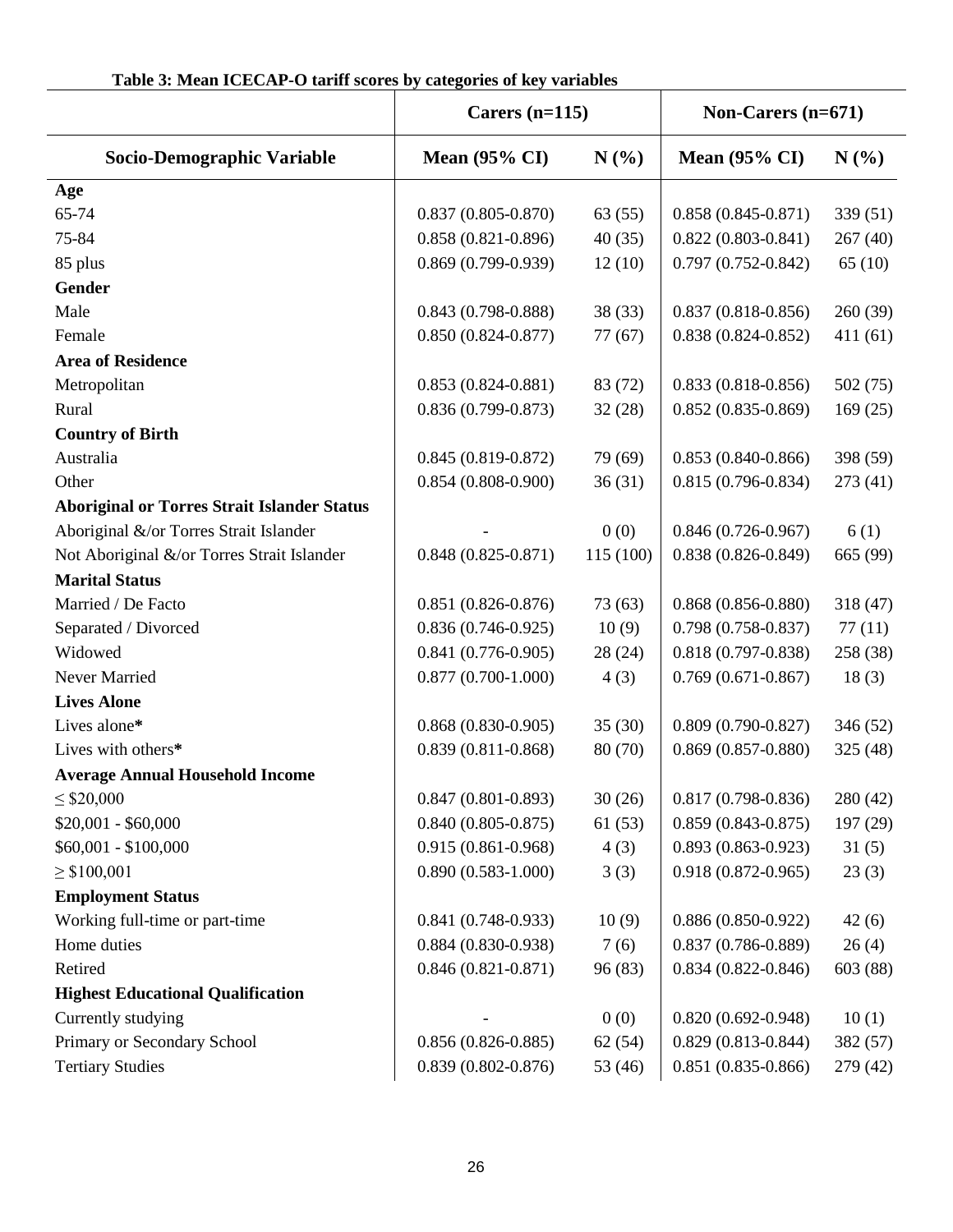# **Table 3: (continued)**

|                                          | Carers $(n=115)$         |         | Non-Carers $(n=671)$     |          |
|------------------------------------------|--------------------------|---------|--------------------------|----------|
| Socio-Demographic Variable               | Mean $(95\% \text{ CI})$ | N(%)    | Mean $(95\% \text{ CI})$ | N(%      |
| Socio-Economic Indexes for Areas (SEIFA) |                          |         |                          |          |
| Quartile 1 (Most disadvantaged)          | $0.821(0.771-0.870)$     | 28(24)  | $0.840(0.819 - 0.862)$   | 172(26)  |
| Quartile 2                               | $0.837(0.778-0.895)$     | 32(28)  | $0.842(0.823 - 0.862)$   | 185 28)  |
| Quartile 3                               | $0.890(0.863 - 0.919)$   | 25(22)  | $0.838(0.806 - 0.857)$   | 162(24)  |
| Quartile 4 (Least disadvantaged)         | $0.851(0.814 - 0.888)$   | 31(27)  | $0.833(0.812 - 0.860)$   | 152(3)   |
| Dichotomous (Bottom 2 quartiles)         | $0.829(0.791 - 0.867)$   | 60(52)  | $0.841(0.827-0.856)$     | 357 (53) |
| Dichotomous (Top 2 quartiles)            | $0.868(0.844-0.893)$     | 55 (48) | $0.833(0.823 - 0.854)$   | 314(47)  |

\*Significant at 6% (live alone) and 3% (do not live alone) levels.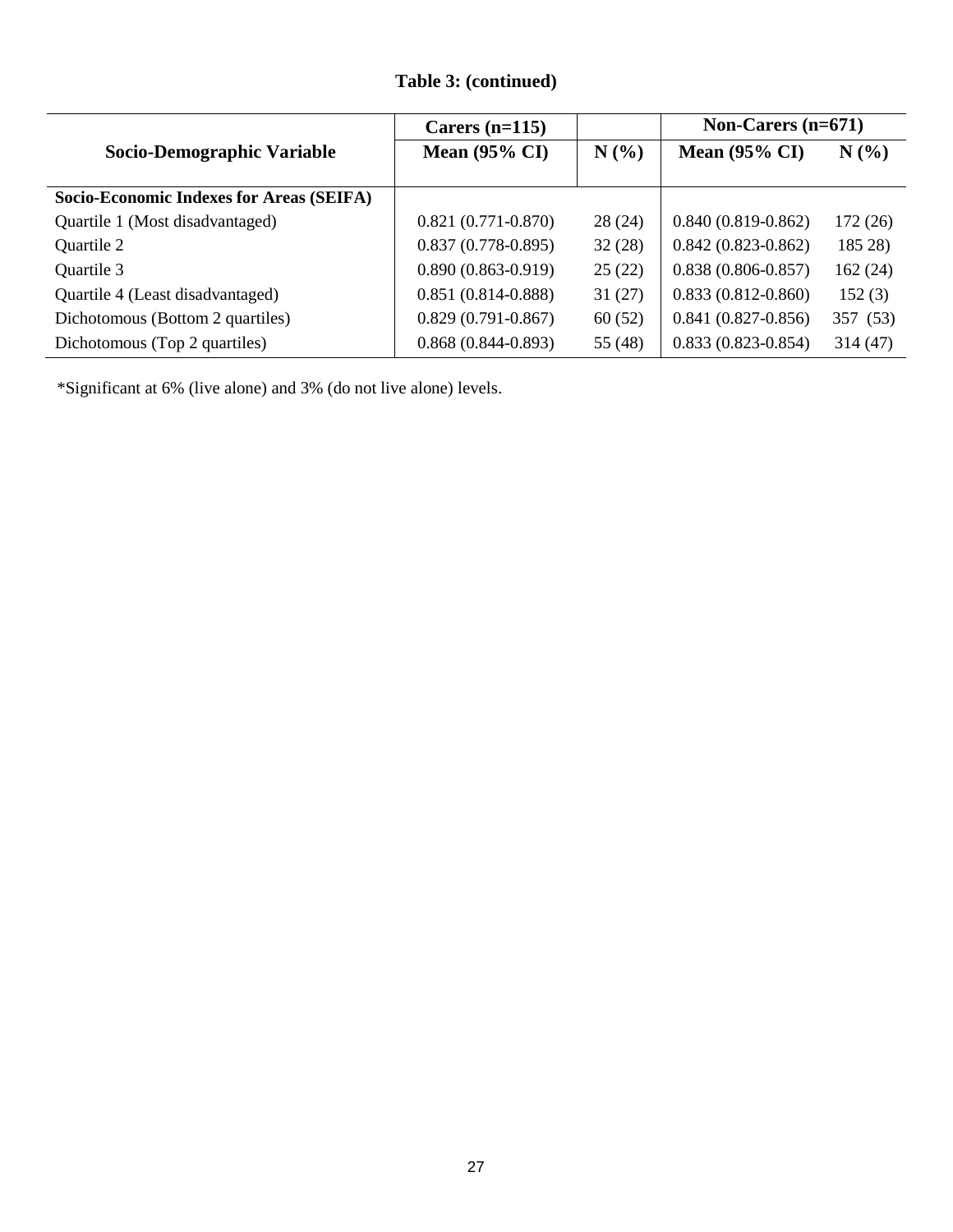# **Table 4: Distribution of ICECAP-O responses across levels of attributes by carer status**

| <b>Attribute</b>                                              | Carers $(n=115)$<br>Frequency $(\% )$ | Non-Carers n=671)<br>Frequency $(\% )$ |  |
|---------------------------------------------------------------|---------------------------------------|----------------------------------------|--|
| <b>Attachment</b> (Chi-sq (and p-value) for trend)            | 1.377(0.241)                          |                                        |  |
| I can have all of the love and friendship that I want         | 70 (61%)                              | 382 (57%)                              |  |
| I can have a lot of the love and friendship that I want       | 32 (28%)                              | 184 (27%)                              |  |
| I can have a little of the love and friendship that I want    | $10(9\%)$                             | 85 (13%)                               |  |
| I cannot have any of the love and friendship that I want      | 2(2%)                                 | 16(2%)                                 |  |
| <b>Security</b> (Chi-sq (and p-value) for trend)              | 2.077(0.150)                          |                                        |  |
| I can think about the future without any concern              | 28 (24%)                              | 204 (30%)                              |  |
| I can think about the future with only a little concern       | 35 (30%)                              | 212 (32%)                              |  |
| I can only think about the future with some concern           | 34 (30%)                              | 153 (23%)                              |  |
| I can only think about the future with a lot of concern       | 18 (16%)                              | 97 (14%)                               |  |
| <b>Role</b> (Chi-sq (and p-value) for trend)                  | 6.477(0.011)                          |                                        |  |
| I am able to do all of the things that make me feel valued    | 54 (47%)                              | 245 (37%)                              |  |
| I am able to do many of the things that make me feel valued   | 44 (38%)                              | 276 (41%)                              |  |
| I am able to do a few of the things that make me feel valued  | 15 (13%)                              | 124 (18%)                              |  |
| I am unable to do any of the things that make me feel valued  | 1(1%)                                 | 22 (3%)                                |  |
| <b>Enjoyment</b> (Chi-sq (and p-value) for trend)             | 0.005(0.943)                          |                                        |  |
| I can have all of the enjoyment and pleasure that I want      | 38 (33%)                              | 230 (34%)                              |  |
| I can have a lot of the enjoyment and pleasure that I want    | 54 (47%)                              | 301 (45%)                              |  |
| I can have a little of the enjoyment and pleasure that I want | 21 (18%)                              | 119 (18%)                              |  |
| I cannot have any of the enjoyment and pleasure that I want   | 2(2%)                                 | $16(2\%)$                              |  |
| <b>Control</b> (Chi-sq (and p-value) for trend)               | 1.444(0.230)                          |                                        |  |
| I am able to be completely independent                        | 64 (56%)                              | 322 (48%)                              |  |
| I am able to be independent in many things                    | 40 (35%)                              | 266 (40%)                              |  |
| I am able to be independent in a few things                   | 8(7%)                                 | 72 (11%)                               |  |
| I am unable to be at all independent                          | 3(3%)                                 | 9(1%)                                  |  |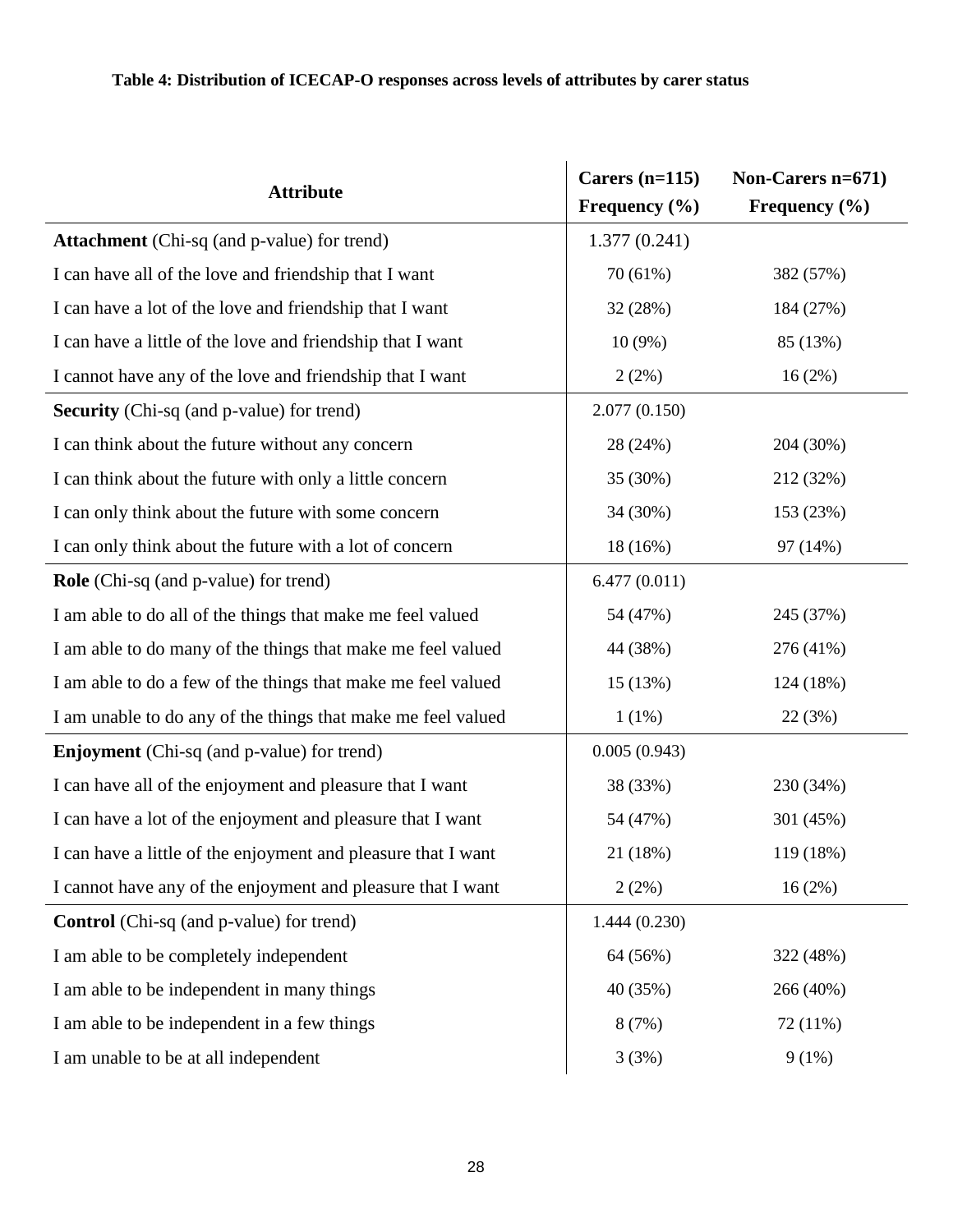## **Table 5: Tests of association (P values) between capability attributes as measured by the ICECAP-O and carer and living status using two-sample Wilcoxon rank sum (Mann-Whitney) test (n=786)**

|                                      | <b>Attachment</b>        | <i>Security</i>          | Role                     |  |
|--------------------------------------|--------------------------|--------------------------|--------------------------|--|
| Group(N)                             | Mean $(95\% \text{ CI})$ | Mean $(95\% \text{ CI})$ | Mean $(95\% \text{ CI})$ |  |
| Carer $(115)$                        | $1.509(1.373-1.645)$     | $2.365(2.177 - 2.554)$ - | $1.675(1.539-1.812)$     |  |
| Non-carer $(667)$                    | $1.603(1.542-1.663)$     | $2.215(2.136-2.294)$     | $1.885(1.822 - 1.947)$   |  |
| Live alone $(378)$                   | 1.810 (1.720-1.900)      | $2.213(2.105 - 2.321)$   | 1.974 (1.885-2.062)      |  |
| Lives with others (405)              | $1.381(1.321-1.440)$     | $2.259(2.161 - 2.358)$   | $1.742(1.670-1.814)$     |  |
| Live alone $\&$ carer (35)           | $1.543(1.275-1.811)$     | 2.200 (1.869-2.531)      | $1.629(1.377-1.880)$     |  |
| Live alone $\&$ not care (341)       | $1.837(1.742-1.933)$     | $2.214(2.100-2.329)$     | 2.010 (1.916-2.102)      |  |
| Live with other $\&$ carer (80)      | $1.494(1.334-1.654)$     | 2.438 (2.206-2.700)      | $1.696(1.530-1.862)$     |  |
| Live with other $\&$ not carer (325) | $1.353(1.290-1.416)$     | $2.215(2.107 - 2.324)$   | $1.753(1.673-1.833)$     |  |
|                                      | <b>Enjoyment</b>         | <b>Control</b>           |                          |  |
|                                      | Mean $(95\% \text{ CI})$ | Mean (95% CI)            |                          |  |
| Carer                                | $1.887(1.747 - 2.027)$   | 1.565 (1.429-1.702)      |                          |  |
| Non-carer                            | $1.881(1.822 - 1.941)$   | 1.653 (1.598-1.708)      |                          |  |
| Live alone                           | $1.968(1.882 - 2.055)$   | $1.650(1.574-1.726)$     |                          |  |
| Lives with others                    | $1.802(1.734-1.869)$     | $1.631(1.562-1.700)$     |                          |  |
| Live alone & carer                   | $1.743(1.475-2.011)$ ר   | $1.371(1.150-1.593)$     |                          |  |
| Live alone $&$ not care              | $1.991(1.900-2.082)$     | 1.678 (1.598-1.758)      |                          |  |
| Live with other & carer              | $1.950(1.784 - 2.116)$   | $1.650(1.480-1.820)$     |                          |  |
| Live with other $\&$ not carer       | 1.765 (1.692-1.838)      | $1.627(1.551-1.702)$     |                          |  |

Indicates statistically significant difference between 2 rows at 5% significance level.